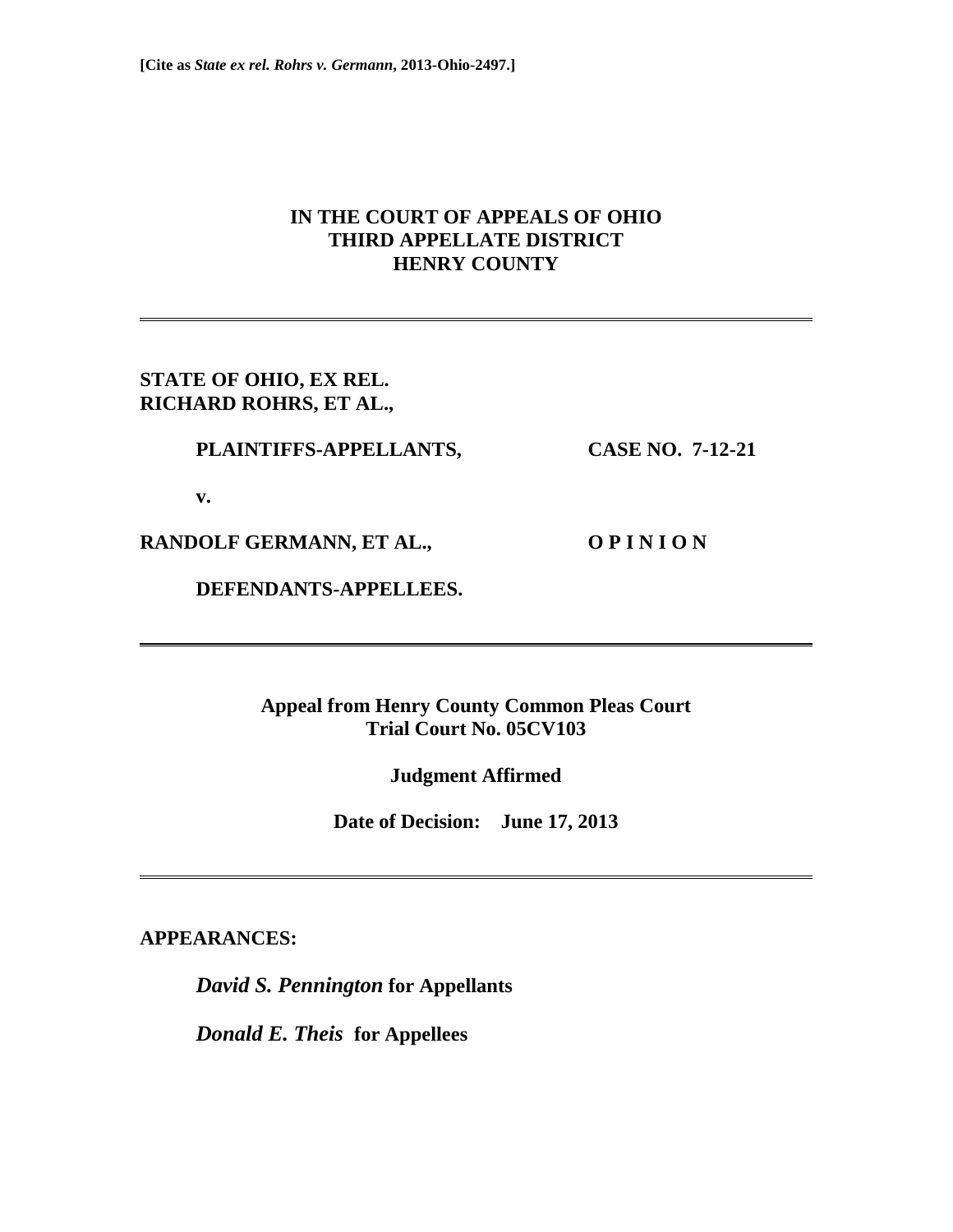## **SHAW, J.**

**{¶1}** Plaintiffs-appellants, Richard and Rodney Rohrs (the "Rohrs"), appeal the October 22, 2012 judgment of the Henry County Court of Common Pleas granting summary judgment in favor of defendants-appellees, the Henry County Engineer, Randolph Germann et al., (collectively referred to as the "County Engineer").

### *Statement of the Facts*

**{¶2}** In the late 1990's, Gerald Westhoven approached the County Engineer about an open ditch on the east side of County Road 3 between U.S. 24 and County Road 3S in Washington Township. Westhoven wanted the ditch cleaned out to help alleviate the drainage and flooding problems he was experiencing in his field bordering County Road 3.

**{¶3}** The County Engineer completed an inspection of the ditch and the immediate surrounding area which showed "most or all of Mr. Westhoven's field tile to be below and under water in the ditch." The County Engineer determined that deepening and widening the ditch was not an available option from a safe engineering or a regulatory standpoint due to the close proximity of the ditch to County Road 3 and the amount of erosion detected in the ditch.<sup>1</sup>

<sup>&</sup>lt;sup>1</sup> According to the County Engineer, there was only a foot of berm or shoulder between the road and the sloping of the ditch.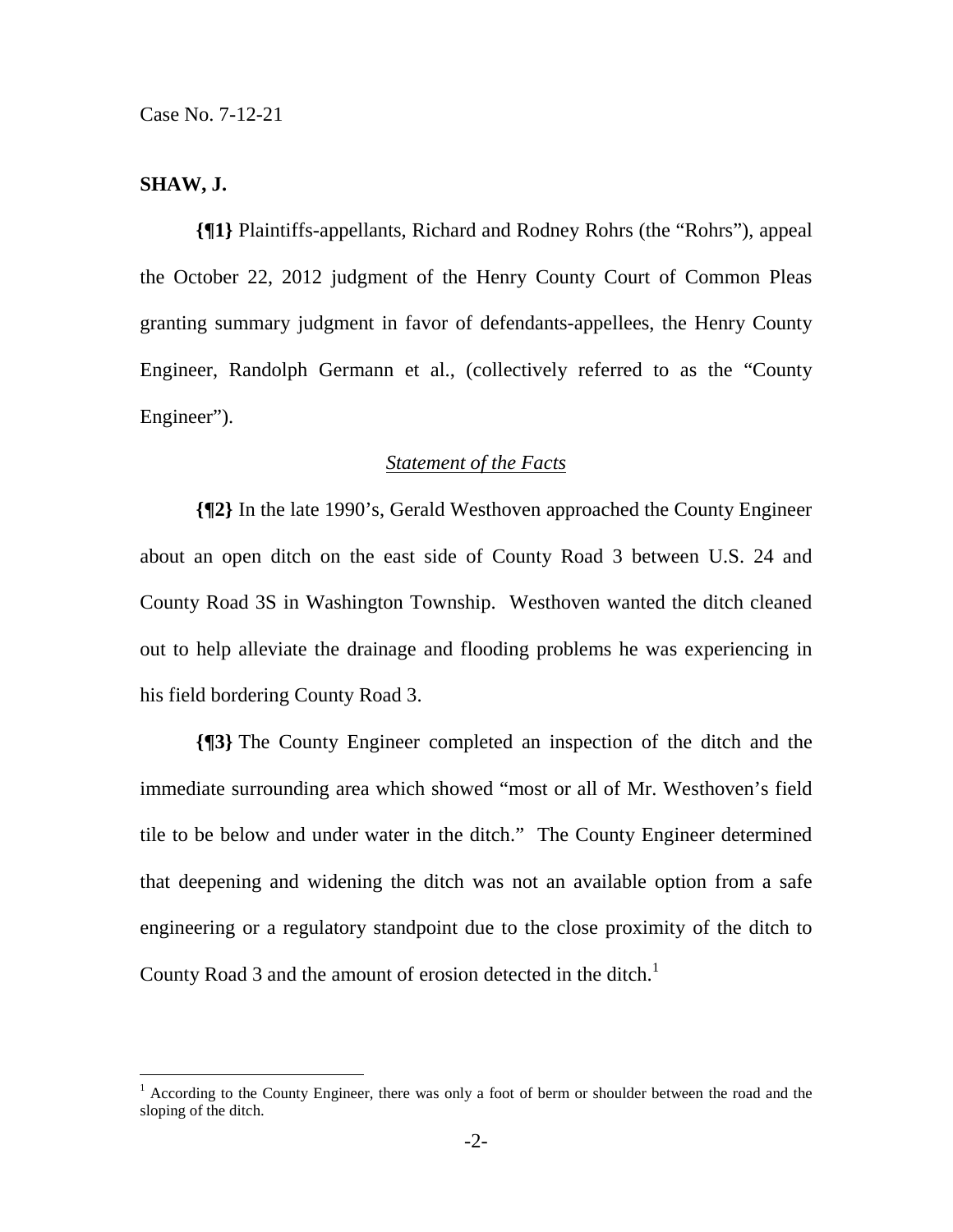**{¶4}** In order to remedy both the drainage/flooding issues and to maintain road safety, the County Engineer devised a plan to install a new wide plastic drainage pipe in place of the open ditch and then fill the ditch. This course of action would also allow the berm to be widened and eliminate the "ditch fall-off" as a possible hazard to motorists. The project would not require the County Engineer to do any work beyond the County's established right of way on County Road 3.

**{¶5}** For economic reasons, the County Engineer decided to categorize the project as a "road safety improvement project." This meant that the project would be handled "in house" with the County Engineer incurring all the cost from his budget. Handling the project in this manner, rather than as a ditch petition project, also spared Westhoven and the other adjoining landowners from being assessed any fees and costs associated with the project. As the property owner with the largest amount of property in the project area, Westhoven would benefit the most from the County Engineer's decision to handle the project in this manner.

**{¶6}** In an affidavit filed as part of this litigation, the County Engineer summarized the planned execution of the project as follows:

**The project plans called for any working field tile entering the ditch from the east to be tied in to the drainage pipe system that was replacing the ditch. All County metal corrugated crossover pipes coming from underneath County Road 3 from the west into the ditch were to be inspected—and those not closed or blocked but working and draining and still in use were also to be**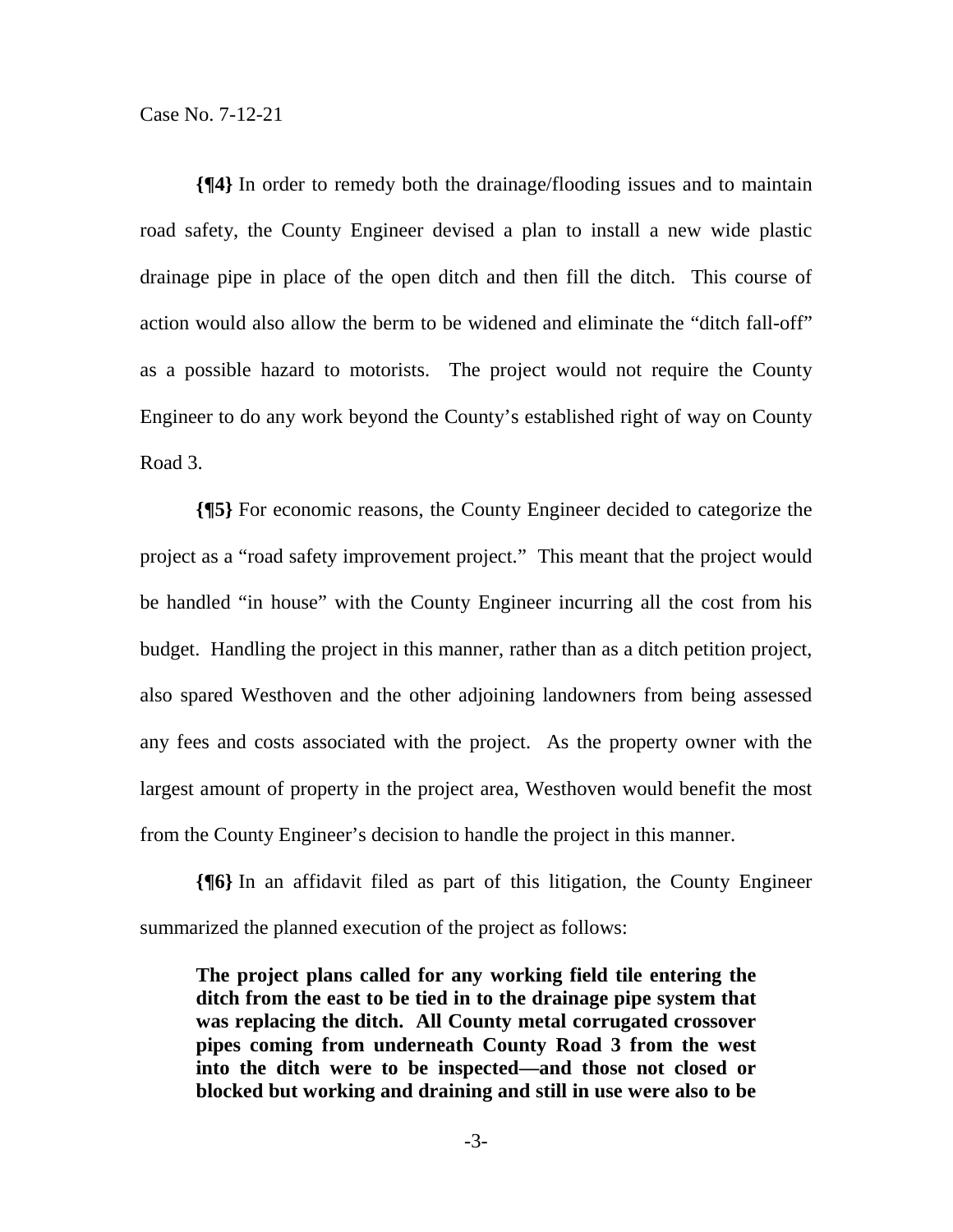**connected to the new pipe system. Those County crossover culvert pipes determined to be no longer in use, filled with debris, dirt, etc. would be filled with LSM 50, a watery, slurry cement-like material. Taking this action prevents such pipe from becoming a potential impairment to the efficiency of the new drainage system and is good engineering practice for the safety of the traveling public as it precludes and prevents any road hazard that could result from the collapse of any such corrugated pipe.** 

(Germann Affidavit at ¶ 6).

**{¶7}** The work done by the County Engineer at issue in this case occurred during the execution of Phase III in the fall of 2002. While in the process of carrying out Phase III, county employees, Rick Murray and Paul Walker, encountered a County metal crossover pipe which was marked as "unknown tile" on the County Engineer's plans. This particular pipe ran perpendicular to the neighboring Saul Farm field and ran approximately 45 feet south of Westhoven's field. Murray and Walker observed "sufficient debris" where the pipe emptied into the open ditch, which indicated a lack of drainage. Murray and Walker were aware that the Saul Farm had recently been retiled with the drainage of that field flowing west toward the river and away from County Road 3. Walker reported the situation regarding this crossover pipe to Ron Wentling, the County Engineer's surveyor, and the decision was made to not tie this crossover pipe into the new drainage system, but to fill it with LSM 50.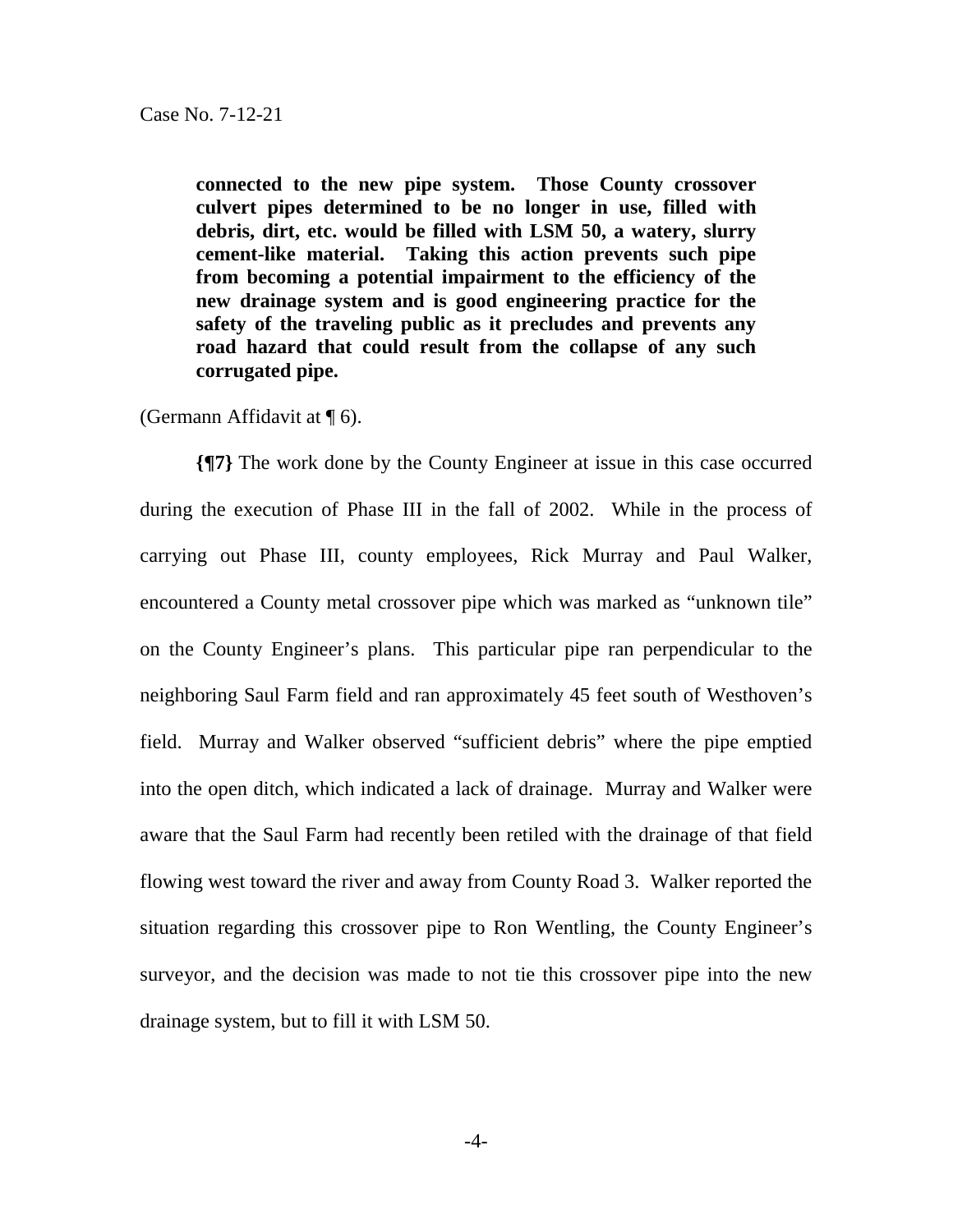**{¶8}** As Murray and Walker's crew began the procedure of filling the crossover pipe with LSM 50 by digging down in the ditch to expose the pipe, they discovered a buried catch basin that was not on the plans. This catch basin also contained a fair amount of debris and berm material. Both the crossover pipe and the catch basin were filled with LSM 50.

**{¶9}** In the following May of 2003, the Plaintiffs in this case, the Rohrs, entered into a one-year lease with Westhoven to rent his 81 acre field bordering County Road 3 for \$275.00 per acre. Prior to signing the lease, the Rohrs were assured that the field was tiled and had adequate drainage to plant a tomato crop as they intended. The assurance of proper drainage was factored into the lease price. (*See* Richard Rohrs Affidavit).

**{¶10}** In July 2003, the Rohrs began experiencing drainage and flooding issues in the southeast corner of the Westhoven field. The Rohrs were aware that the County Engineer had recently completed a project in the vicinity of the flooding and contacted the County Engineer. The County Engineer arrived at the property and observed one to five acres with standing water.

**{¶11}** After the 2003 harvest, the County Engineer worked with Westhoven to locate a drainage exit or a field tile in this area of Westhoven's field. According to the County Engineer, "Westhoven did not know where the tile came out of this field, where in the field there was tile, and he was not sure which way the field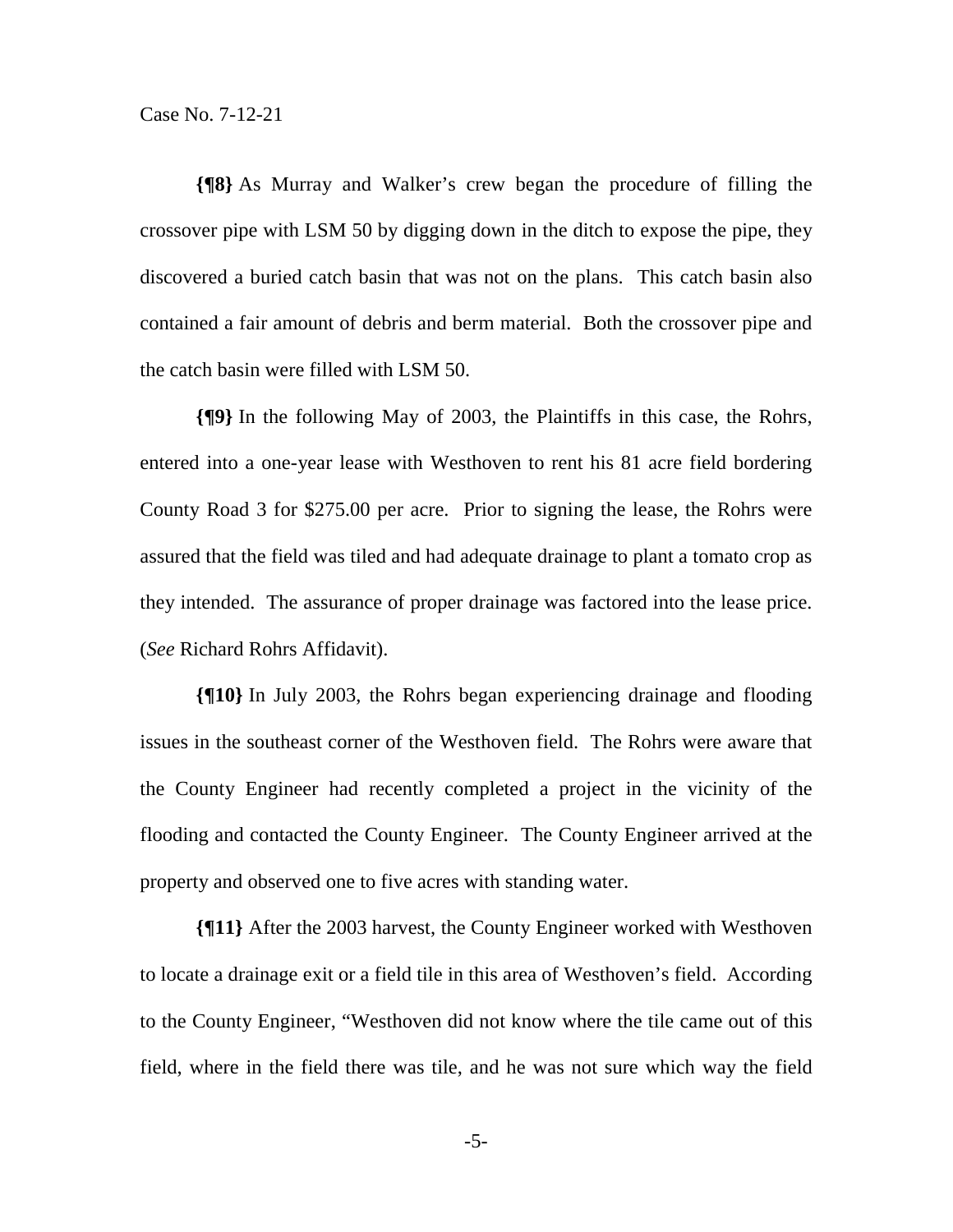$\overline{a}$ 

drained." (Germann Affidavit at ¶ 14). At Westhoven's direction and with his approval, the County Engineer attempted to locate the field tile in the area with poor drainage, which included trenching 40-50 feet into the Saul Farm/Westhoven fields along the boundary line and digging in areas where Westhoven told the County Engineer to dig. Despite these efforts, no field tile was found.

**{¶12}** The County Engineer, at its own cost, installed a new catch basin with an open grate for surface water drainage on the west side of County Road 3 near the southeast corner of Westhoven's field. The County Engineer also installed a new crossover pipe underneath County Road 3 to connect this catch basin to the drainage pipe system installed in the fall of 2002. These improvements were made so that a connecting tile could be eventually run from the Westhoven field to this new catch basin if and when any field tile is found or the field is retiled and is drained toward County Road  $3<sup>2</sup>$ .

**{¶13}** At this time, the County Engineer also noticed that the top of the catch basin located at the northeast end of the Westhoven field had been damaged due to farm machinery running over it when entering and exiting the field. The County Engineer fixed and reinforced the catch basin so that it could properly drain surface water runoff and made it less susceptible to damage by farm machinery.

 $2^{2}$  The record indicates that Westhoven subsequently had the farm tile in his field rerouted to this new catch basin to provide for subsurface draining of his field.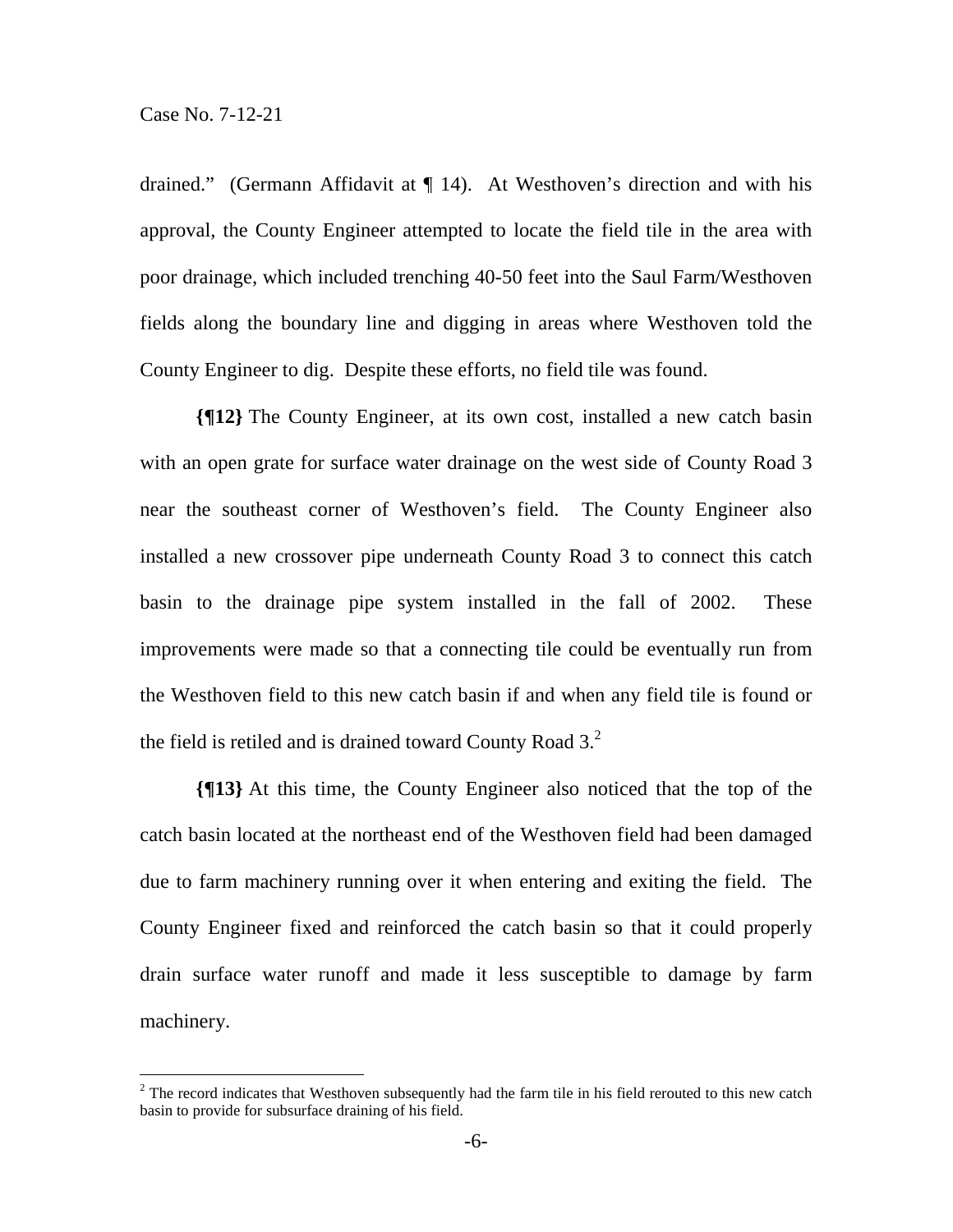**{¶14}** The Rohrs verbally renewed their one-year lease with Westhoven through 2006 and planted soybeans and popcorn.

**{¶15}** In March of 2007, the Rohrs hired an independent engineering firm to perform an excavation on the south end of the Westhoven property. The County Engineer and his employees were also present. During the excavation, a functioning field tile was located approximately 15 feet northwest of the catch basin filled with LSM 50 by county employees during completion of the 2002 project. A seed bag was also found stuffed into the field tile at the interface with the catch basin. The catch basin was alleged to be the only outlet for this field tile. Murray and Walker, the county employees who worked on the project in 2002, denied that they intentionally placed the seed bag into the field tile and provided the following explanation:

**The most likely explanation for finding and pulling out a seed bag among the debris pulled out of this catch basin during the recent excavation from my vantage point and experience is that the bag was used to make sure as much as the LSM 50 went where it was supposed to go—into the crossover pipe—with a minimum of waste. The bag would have been placed on top of the debris in the catch basin as a combination funnel/effective plastic barrier, so that all of the LSM 50 would flow down and into the crossover pipe and not seep down into the debris or catch basin. Once done with filling the crossover pipe with LSM 50, the bag was simply left in the catch basin since it would not be going anywhere in any event, but remained buried in the catch basin.** 

(Walker Affidavit at ¶ 8, Murray Affidavit at ¶ 9).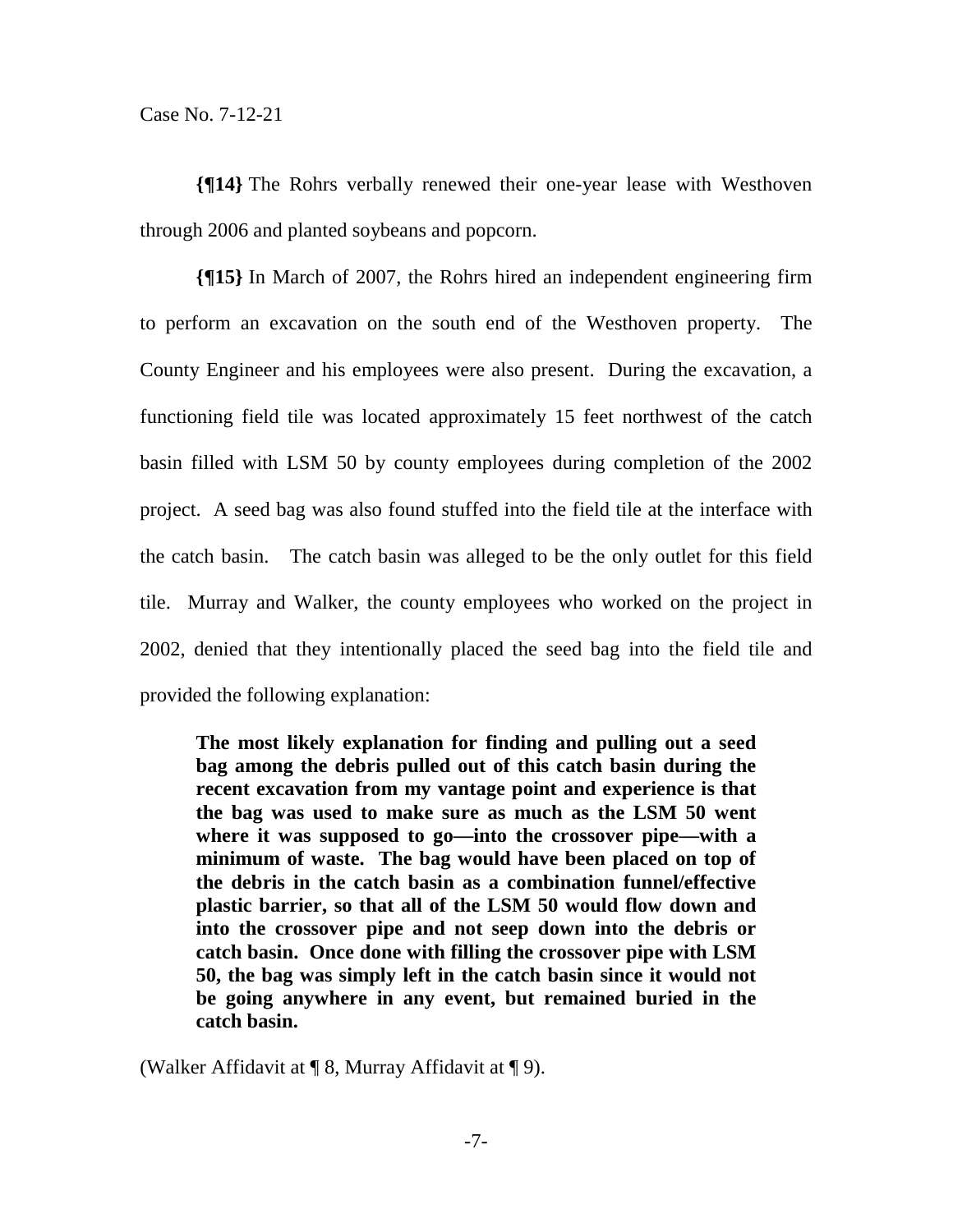**{¶16}** Murray and Walker also stated in affidavits that if Westhoven or anyone else had reported the existence of this field tile or had it been found, the crossover pipe and catch basin would not have been filled with LSM 50.

#### *Statement of the Case*

**{¶17}** On August 1, 2005, the Rohrs initiated this action against the County Engineer by alleging that the work performed during the fall of 2002 caused poor drainage of surface water on the property they leased from Westhoven. The Rohrs claimed that they sustained major losses to their tomato crop in 2003 and suffered in excess of \$70,500.00 in damages as a result of the drainage problems. The Rohrs twice amended their complaint to include as defendants the Henry County Commissioners and several county employees who assisted in the project. The Rohrs also expanded their initial complaint to include several additional causes of action, including various state tort claims, federal claims based on deprivation of their substantive and procedural due process rights under 42 U.S.C. § 1983, and a motion for an issuance of a writ of mandamus to compel the County Engineer to initiate appropriation proceedings.

**{¶18}** On April 23, 2007, defense counsel filed two motions for summary judgment. The first motion alleged that five of the county employees named as defendants were entitled to summary judgment as a matter of law because they had no involvement in the 2002 project. The second motion for summary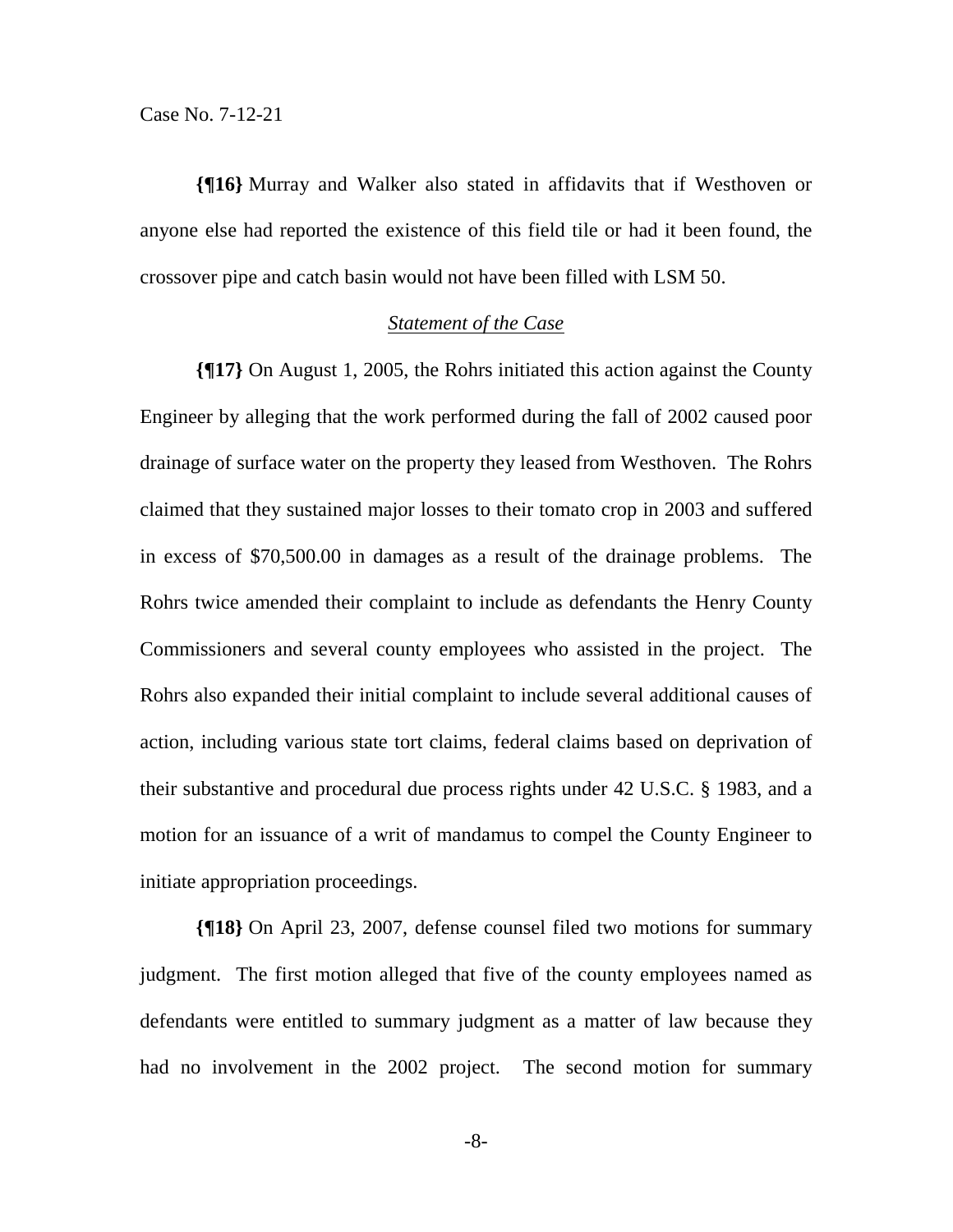judgment maintained that the County Engineer and the remaining defendants were entitled to judgment as a matter of law because the Rohrs' state tort claims were barred by governmental immunity set forth in Chapter 2744, and the Rohrs lacked standing to bring their federal constitutional claims or to seek a writ of mandamus.

**{¶19}** On February 28, 2012, after a hearing, the trial court ruled on the defendants' motions for summary judgment. The trial court granted the first motion for summary judgment finding that the five county employees lacked any actionable involvement in the 2002 project and dismissed them as parties from the suit. The trial court granted in part the defendants' second motion for summary judgment against the County Engineer and the remaining defendants. Specifically, as it relates to the issues raised in this appeal, the trial court found that the defendants were entitled to governmental immunity under Chapter 2744. The trial court also found that the Rohrs failed to prove that they suffered a deprivation of their substantive and/or procedural due process rights under the federal constitution.

**{¶20}** However, the trial court also found that a genuine issue of material fact remained as to whether the Rohrs were entitled to a writ of mandamus to compel the County Engineer to initiate appropriation proceedings. Accordingly, the trial court denied the defendants' motion for summary judgment on this ground.

-9-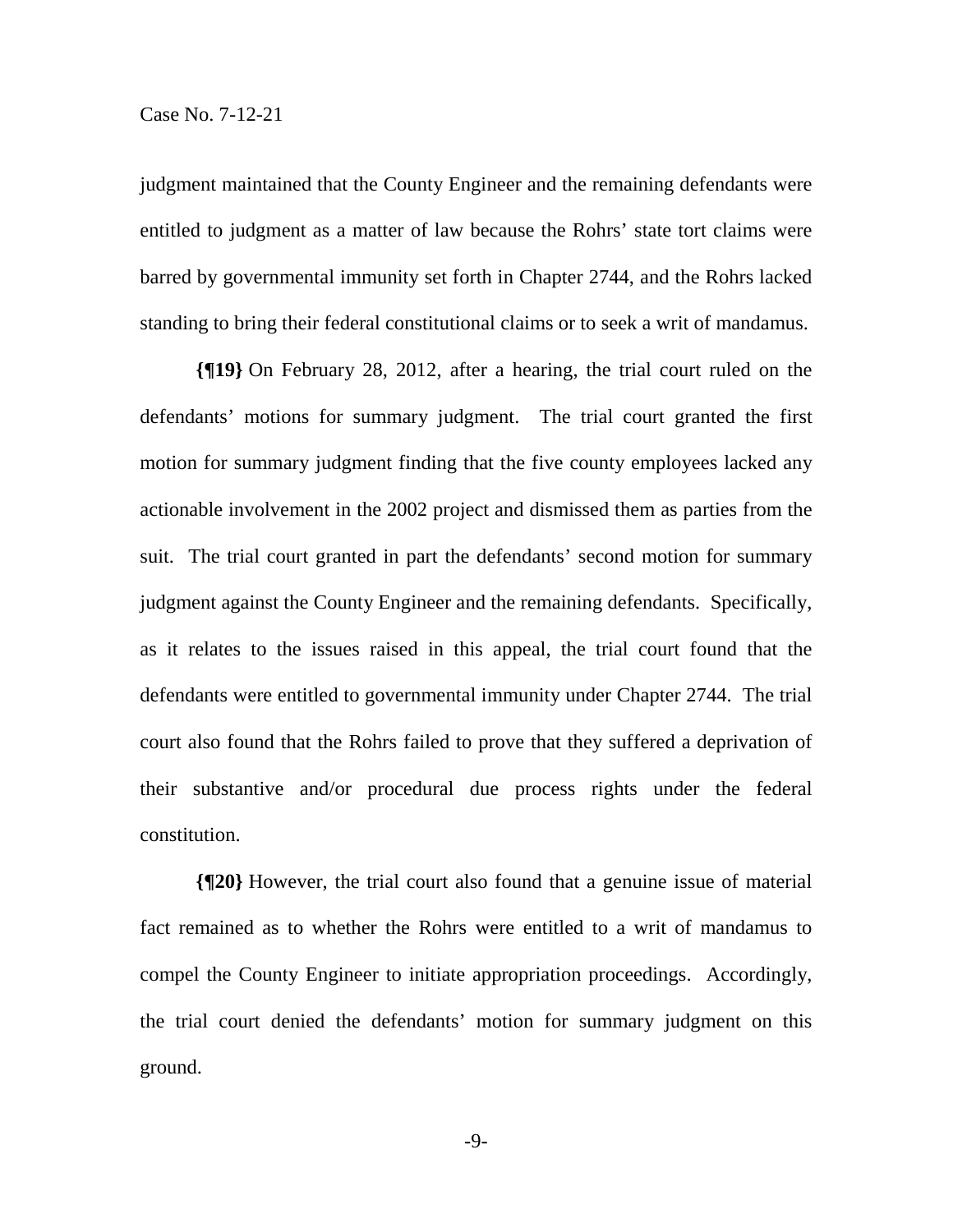$\overline{a}$ 

**{¶21}** On August 8, 2012, the County Engineer and the remaining defendants in the suit filed another motion for summary judgment arguing that the Rohrs lacked standing to bring a mandamus action.

**{¶22}** On October 4, 2012, the trial court filed an opinion granting the defendants' motion for summary judgment on the mandamus issue. $3$  The Rohrs subsequently filed a motion for reconsideration, which was overruled by the trial court. The trial court then issued its October 22, 2012 Judgment Entry journalizing its decision.

**{¶23}** The Rohrs now appeal asserting the following assignments of error.

#### **ASSIGNMENT OF ERROR NO. I**

**THE TRIAL COURT ERRED WHEN IT CONCLUDED THAT SOVEREIGN IMMUNITY EXTENDED TO A NON-DISCRETIONARY REQUIREMENT TO "FIELD TAP ALL EXIST[ING] FIELD TILE" SET OUT IN THE ENGINEERING PLANS FOR THE ROAD PROJECT.** 

#### **ASSIGNMENT OF ERROR NO. II**

**THE TRIAL COURT ERRED WHEN IT DENIED PLAINTIFFS' MOTION FOR ISSUANCE OF A WRIT OF MANDAMUS FOLLOWING ITS DETERMINATION THAT PLAINTIFFS HAD NO REMEDY IN THE ORDINARY COURSE OF LAW BY REASON OF SOVEREIGN IMMUNITY.** 

 $3$  The first summary judgment rulings were issued by Judge Muehlfeld on February 28, 2012. The second summary judgment ruling disposing of the case was issued by Judge Collier on October 22, 2012. There is not a clear explanation in the record for why two different trial judges were involved in this case. However, we note that Judge Collier took the bench in May of 2011 and the record indicates that Judge Muehlfeld was sitting on the case by assignment.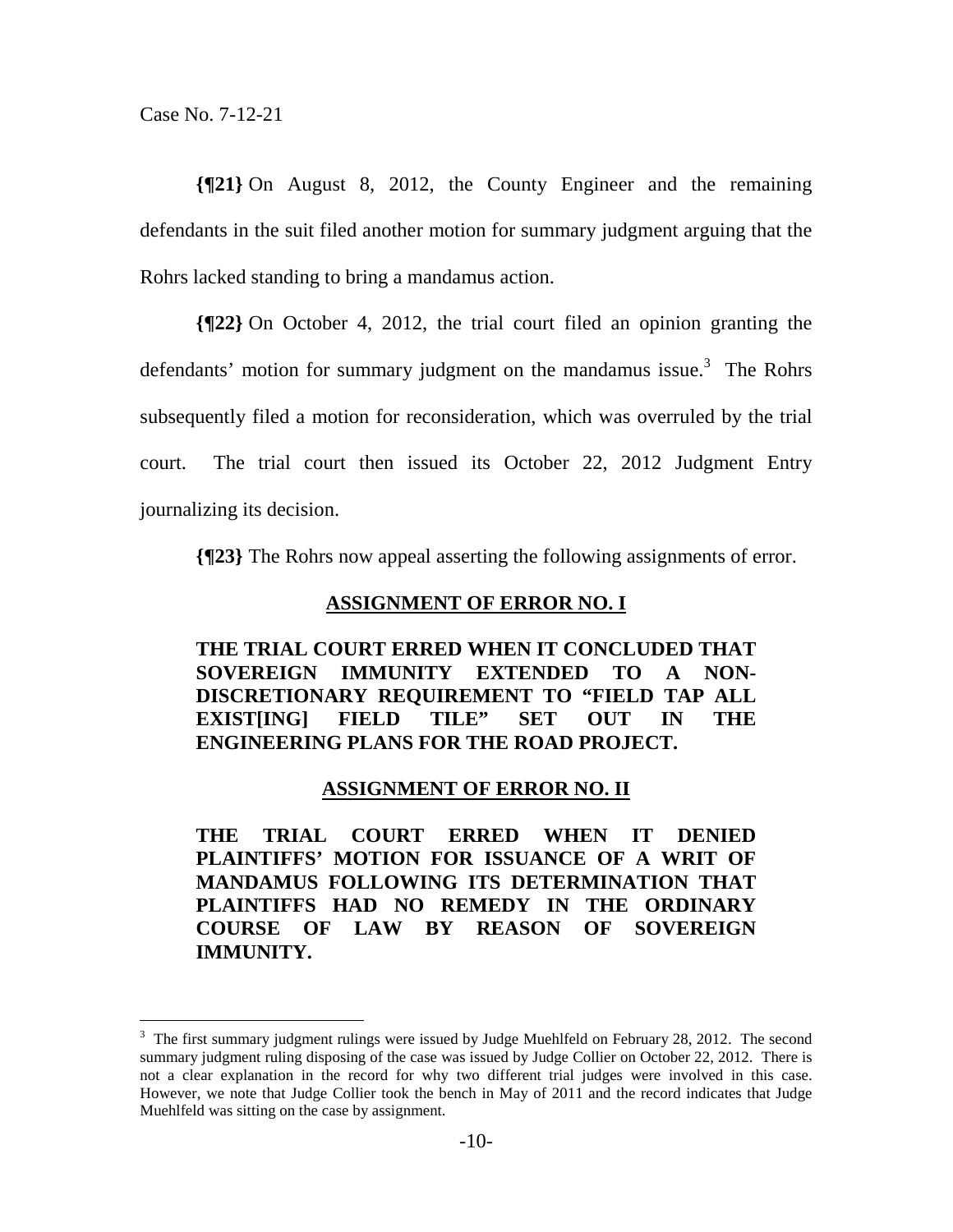#### **ASSIGNMENT OF ERROR NO. III**

## **THE TRIAL COURT ERRED WHEN IT DENIED PLAINTIFFS RELIEF UNDER 42 USC 1983 FOR THE COUNTY'S DEPRIVATION OF A PROPETY INTEREST UNDER COLOR OF STATE LAW.**

#### *Standard of Review*

**{¶24}** On appeal, the Rohrs argue that the trial court erred when it granted summary judgment in favor of the County Engineer.

**{¶25}** This Court reviews a grant of summary judgment de novo, without any deference to the trial court. *Conley–Slowinski v. Superior Spinning & Stamping Co*., 128 Ohio App.3d 360, 363 (1998). A grant of summary judgment will be affirmed only when the requirements of Civ.R. 56(C) are met. This requires the moving party to establish: (1) that there are no genuine issues of material fact, (2) that the moving party is entitled to judgment as a matter of law, and (3) that reasonable minds can come to but one conclusion and that conclusion is adverse to the non-moving party, said party being entitled to have the evidence construed most strongly in his favor. Civ.R. 56(C); *see Horton v. Harwick Chem. Corp*., 73 Ohio St.3d 679, 1995–Ohio–286, paragraph three of the syllabus.

**{¶26}** The party moving for summary judgment bears the initial burden of identifying the basis for its motion in order to allow the opposing party a "meaningful opportunity to respond." *Mitseff v. Wheeler*, 38 Ohio St.3d 112,

-11-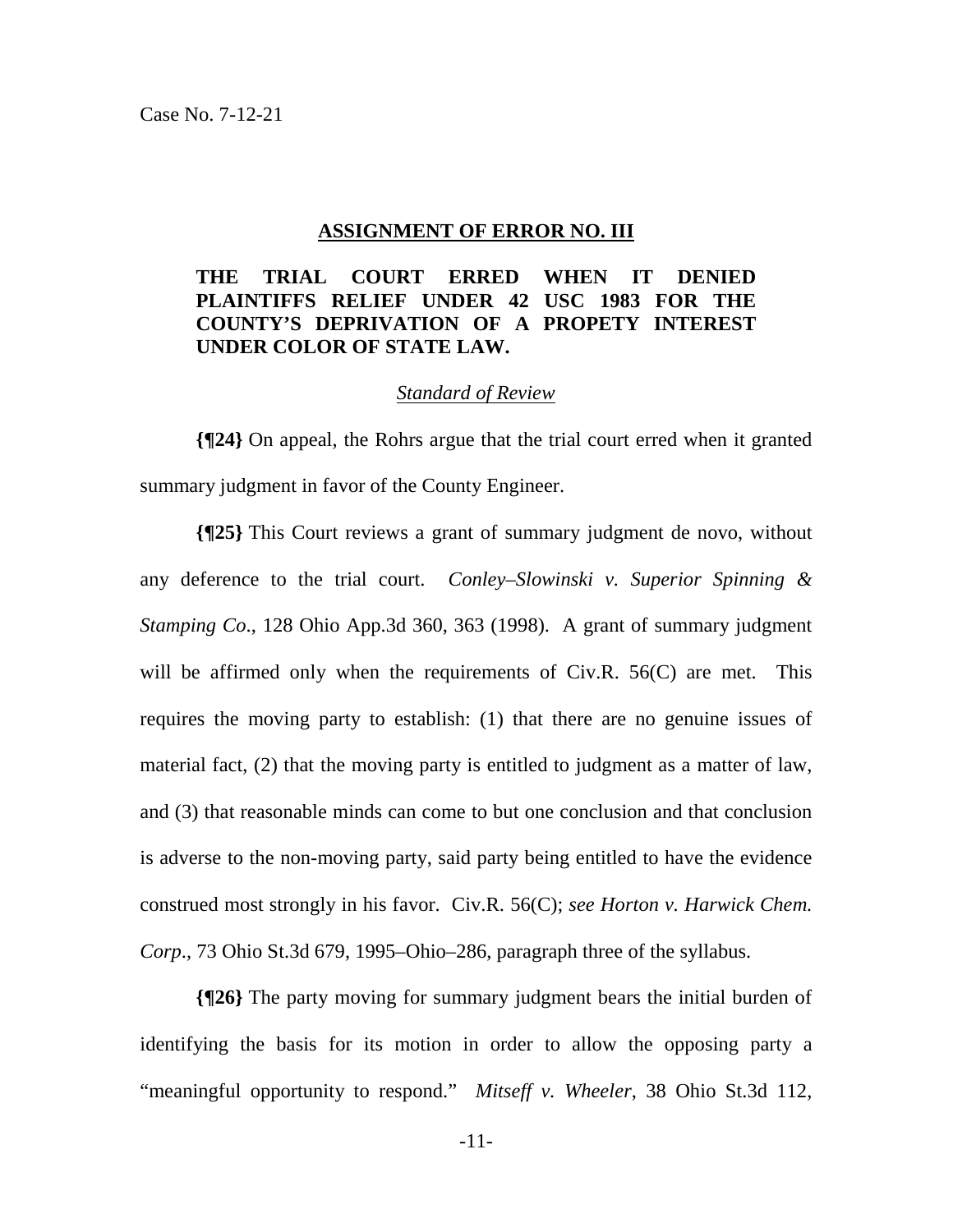syllabus (1988). The moving party also bears the burden of demonstrating the absence of a genuine issue of material fact as to an essential element of the case. *Dresher v. Burt*, 75 Ohio St.3d 280, 292, 1996–Ohio–107. Once the moving party demonstrates that he is entitled to summary judgment, the burden shifts to the nonmoving party to produce evidence on any issue which that party bears the burden of production at trial. *See* Civ.R. 56(E).

#### *First Assignment of Error*

**{¶27}** In their first assignment of error, the Rohrs claim that the trial court erred when it granted summary judgment in favor of the County Engineer on the basis that governmental immunity barred their state tort claims.

**{¶28}** Under Ohio's Political Subdivision Tort Liability Act, codified under R.C. Chapter 2744, it is well-established that a reviewing court must engage in a three-tiered analysis to determine whether a political subdivision is entitled to immunity from civil liability. *Hubbard v. Canton Cty. Sch. Bd. of Edn*., 97 Ohio St.3d 451, 2002–Ohio–6718, ¶ 10, *citing Cater v. Cleveland*, 83 Ohio St.3d 24, 28 (1998).

**{¶29}** First, is the general rule set forth under R.C. 2744.02(A)(1) that political subdivisions qualify for immunity. *Hubbard* at ¶ 10. Generally, political subdivisions are not liable for damages in civil actions for the "injury, death, or loss to a person or property allegedly caused by any act or omission of the political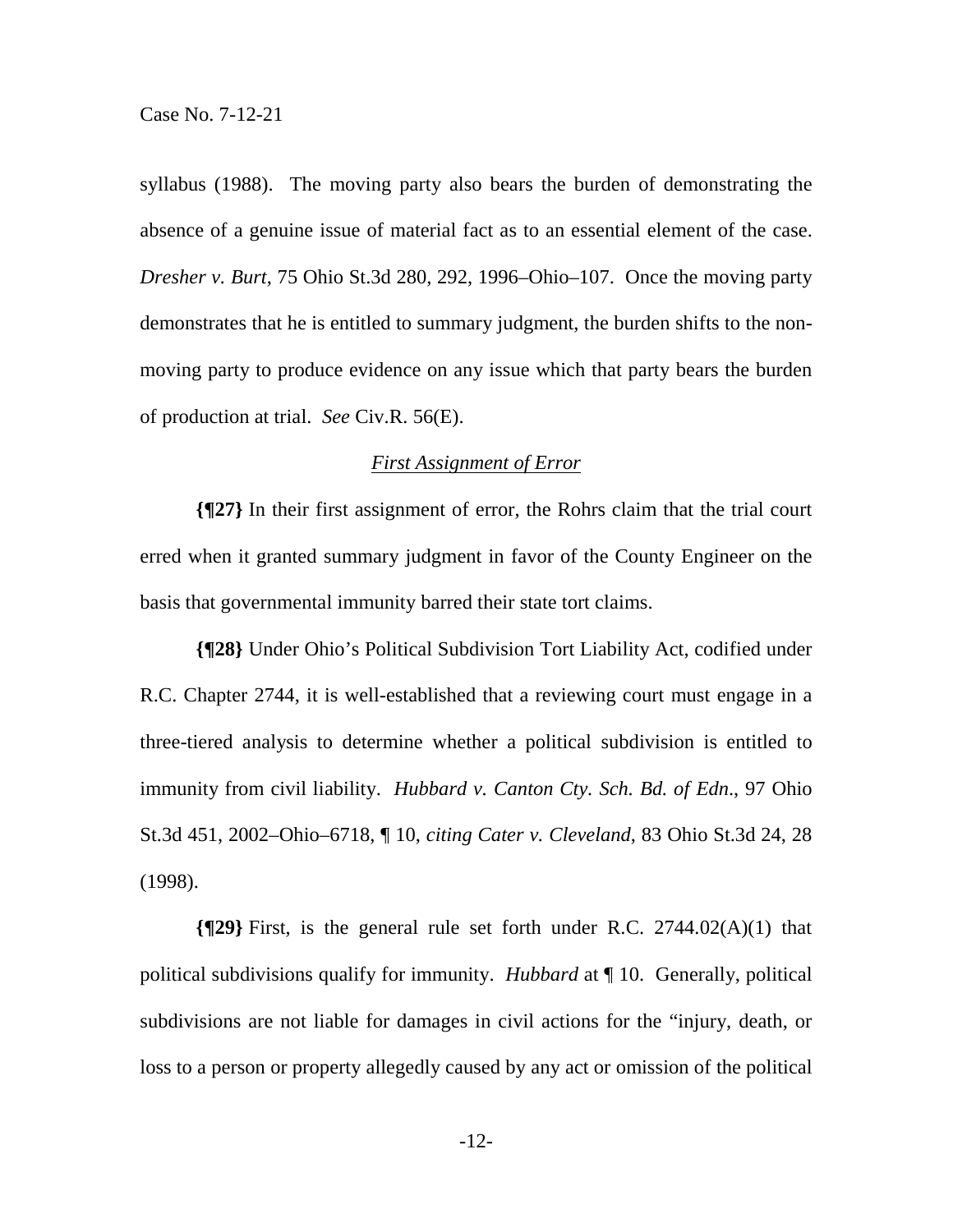subdivision or an employee of the political subdivision in connection with a governmental or proprietary function." R.C. 2744.02(A)(1).

**{¶30}** However, the immunity established under R.C. 2744.02(A)(1) is not absolute; and the political subdivision's immunity is subject to a list of exceptions under R.C. 2744.02(B)(1)-(5). Once general immunity has been established by the political subdivision, *the burden lies with the plaintiff to show that one of the five exceptions under R.C. 2744.02(B) apply*. *Brady v. Bucyrus Police Dept*., 3d Dist. No. 3–10–21, 2011–Ohio–2460, ¶47. Thus, if the political subdivision is entitled to immunity under the first tier of the analysis, then the court must go to the second tier of the analysis and determine whether any of the exceptions to liability enumerated in R.C. 2744.02(B) apply. *Hubbard* at ¶ 12, citing *Cater*, 83 Ohio St.3d at 28.

**{¶31}** If any of the exceptions to immunity are found to be applicable, then the political subdivision will lose its immunity. If this occurs, then the court must move on to the third tier of the analysis, where it must determine whether the political subdivision's immunity can be reinstated as long as the political subdivision proves one of the defenses to liability under R.C. 2744.03. *See Contreraz v. Bettsville*, 3d Dist. 13-10-48, 2011-Ohio-4178, ¶ 23.

**{¶32}** Here, the parties do not dispute that the County is a political subdivision within the meaning of R.C.  $2744.01(F)$ . Therefore, the County

-13-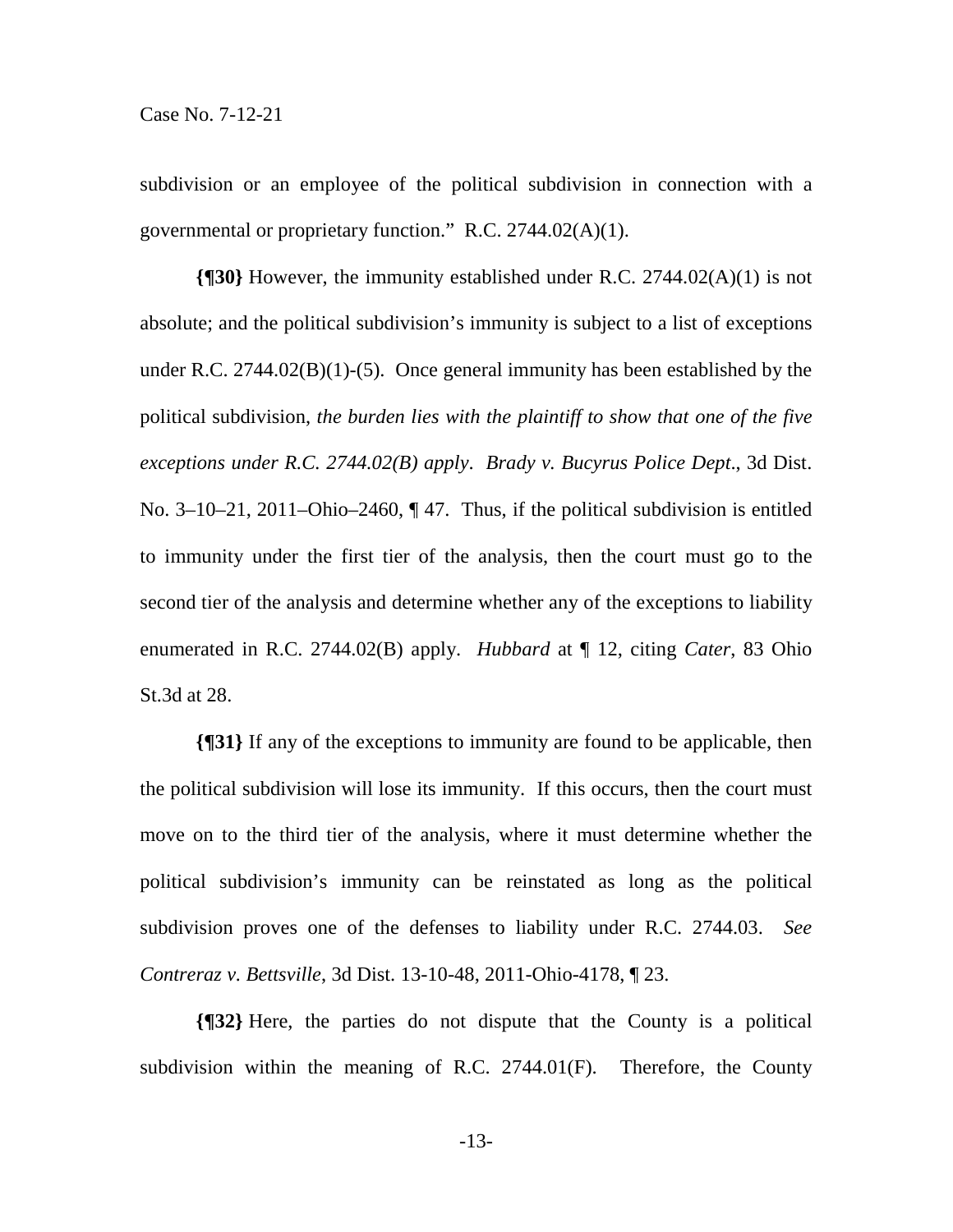Engineer is immune from liability under R.C.  $2744.02(A)(1)$  unless one of the five exceptions under R.C. 2744.02(B) applies. In their appellate brief, the Rohrs fail assert that any of the exceptions listed R.C. 2744.02(B) are applicable in this case to abrogate the County Engineer's immunity. Instead, the Rohrs attempt to bypass the second tier of the analysis to essentially argue that the County Engineer is liable for the loss of their tomato crop under R.C.  $2744.03(A)(5)$ , which is a defense to be considered *if the third tier of the analysis is invoked*. 4 *See Cater*, 83 Ohio St.3d at 32 (stating R.C. 2744.03(A)(5) "is a defense to liability; it cannot be used to establish liability"). It is only when the County Engineer points out in his appellate brief that the Rohrs have incorrectly applied the sequence of the threetiered analysis, that the Rohrs then argue in their *reply brief* that the exception in R.C. 2744.02(B)(2) is applicable. Notwithstanding the Rohrs initial misapplication of the statute, we will address whether the County is subject to liability under R.C. 2744.02(B)(2).

 $\overline{a}$ 

 $4$  The defense to liability in R.C. 2744.03(A)(5) states:

**The political subdivision is immune from liability if the injury, death, or loss to person or property resulted from the exercise of judgment or discretion in determining whether to acquire, or how to use, equipment, supplies, materials, personnel, facilities, and other resources unless the judgment or discretion was exercised with malicious purpose, in bad faith, or in a wanton or reckless manner.** 

On appeal, the Rohrs maintain that the County Engineer's negligent implementation of the project was done with reckless disregard for the project plans. However, as previously discussed, the court does not even get to consider the defenses in R.C. 2744.03 until the plaintiff has demonstrated an exception to governmental immunity exists under R.C. 2744.02(B).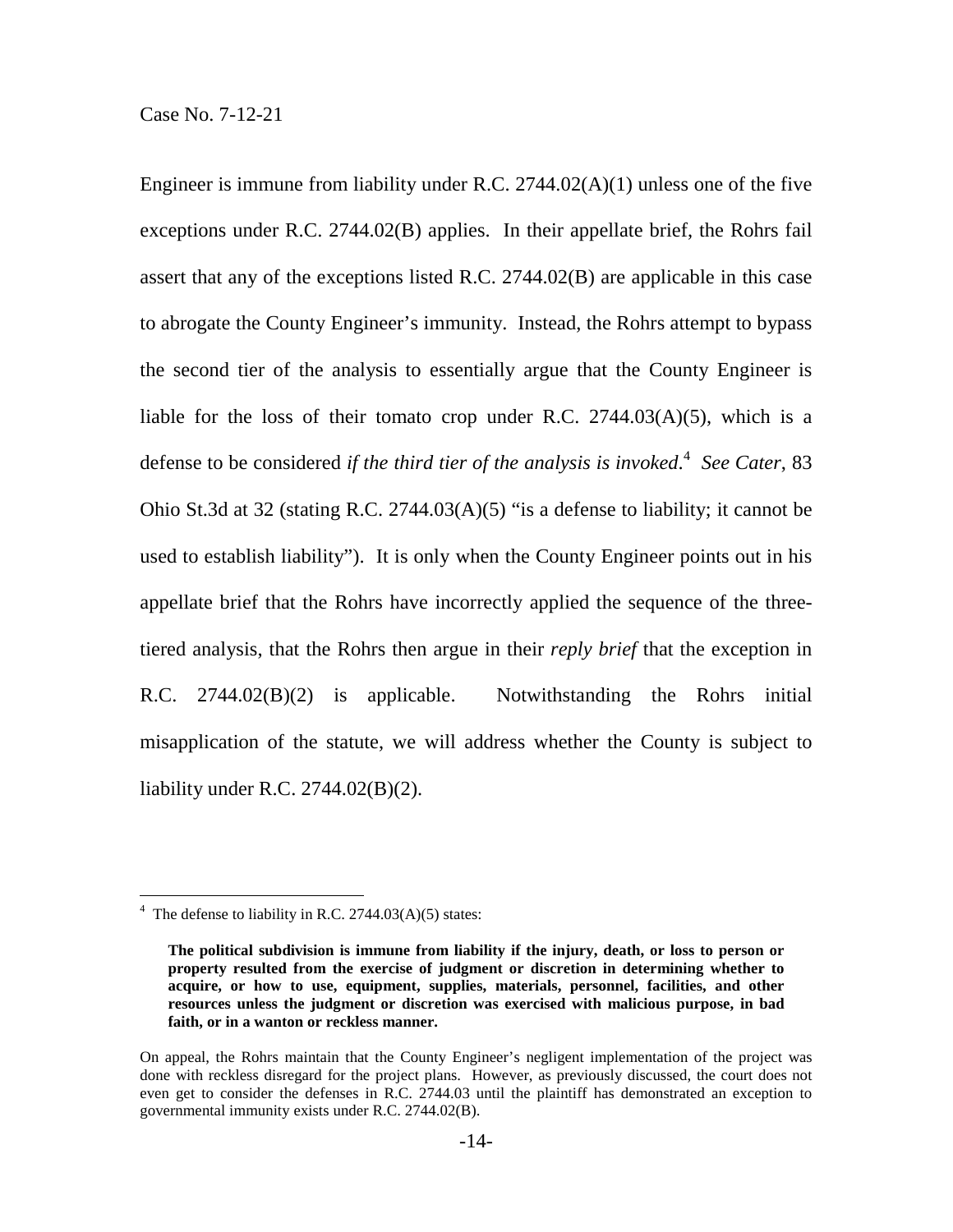**{¶33}** R.C. 2744.02(B)(2) provides that a political subdivision is "liable for injury, death, or loss to person or property caused by the negligent performance of acts by their employees with respect to proprietary functions of the political subdivisions." Thus, the applicability of this exception hinges on whether the County Engineer was engaged in a *proprietary function* at the time the public project was carried out.

**{¶34}** The statute recognizes that political subdivisions act in two defined capacities—"governmental functions" and "proprietary functions." R.C.  $2744.01(C)(1)$  defines a "governmental function" as a function of a political subdivision that is specified in division  $(C)(2)$  of this section or that satisfies any of the following:

**(a) A function that is imposed upon the state as an obligation of sovereignty and that is performed by a political subdivision voluntarily or pursuant to legislative requirement;** 

**(b) A function that is for the common good of all citizens of the state;** 

**(c) A function that promotes or preserves the public peace, health, safety, or welfare; that involves activities that are not engaged in or not customarily engaged in by nongovernmental persons; and that is not specified in division (G)(2) of this section as a proprietary function.** 

Section  $2744.01(C)(2)$  of the Revised Code specifies the following as examples of

a governmental function which are pertinent to our consideration.

**\* \* \***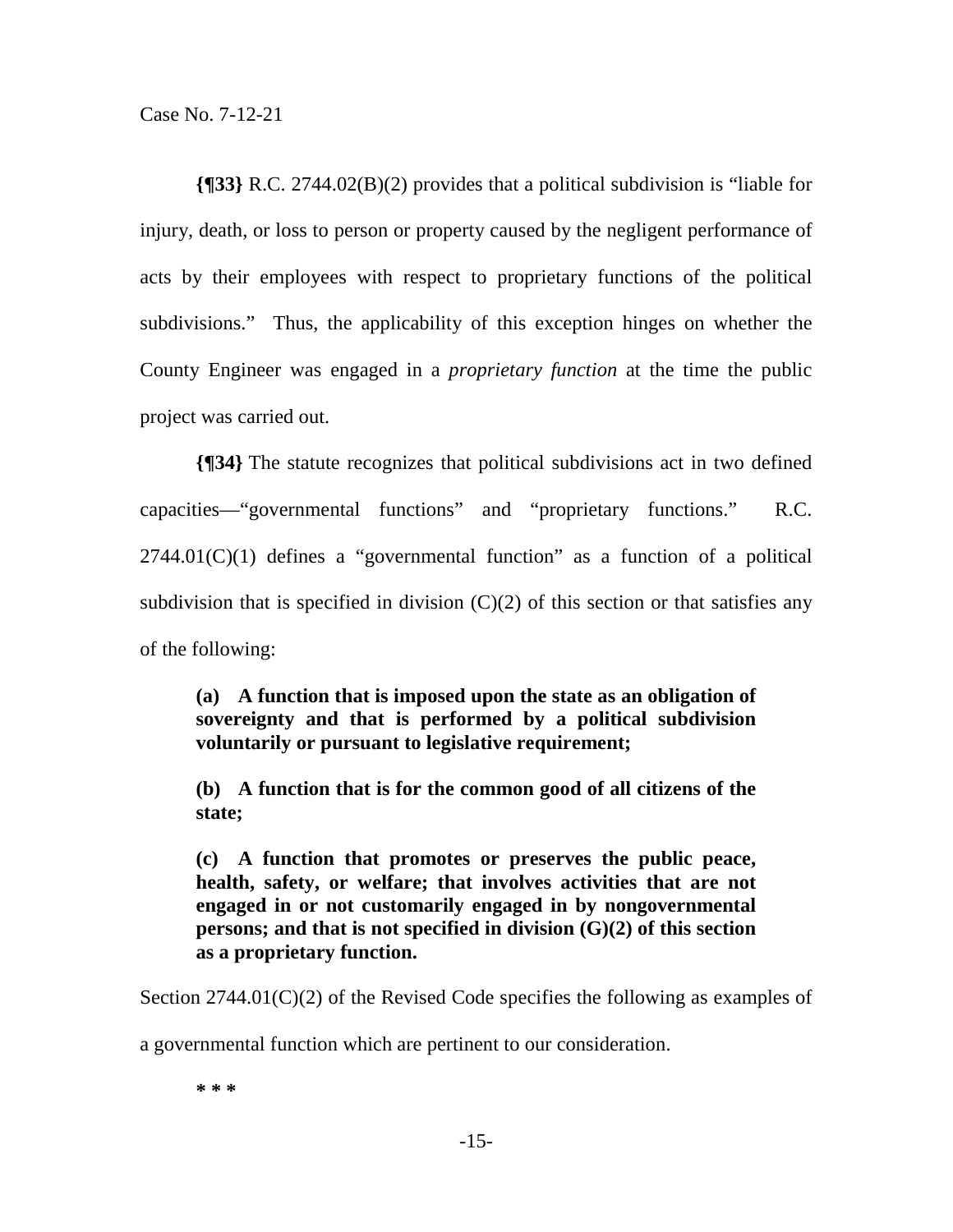**(e) The regulation of the use of, and the maintenance and repair of, roads, highways, streets, avenues, alleys, sidewalks, bridges, aqueducts, viaducts, and public grounds;** 

**\* \* \*** 

**(l) The provision or nonprovision, planning or design, construction, or reconstruction of a public improvement, including, but not limited to, a sewer system;** 

**\* \* \*** 

## **(r) Flood control measures;**

Section  $2744.01(G)(1)$  of the Revised Code defines a "proprietary function" as a

function of a political subdivision that is specified in division  $(G)(2)$  of this section

or that satisfies both of the following:

(a) The function is not one described in division  $(C)(1)(a)$  or  $(b)$ **of this section and is not one specified in division (C)(2) of this section;** 

**(b) The function is one that promotes or preserves the public peace, health, safety, or welfare and that involves activities that are customarily engaged in by nongovernmental persons.** 

Section  $2744.01(G)(2)$  provides that a " 'proprietary function' includes, but is not

limited to, the following:"

**(a) The operation of a hospital by one or more political subdivisions;** 

**(b) The design, construction, reconstruction, renovation, repair, maintenance, and operation of a public cemetery other than a township cemetery;**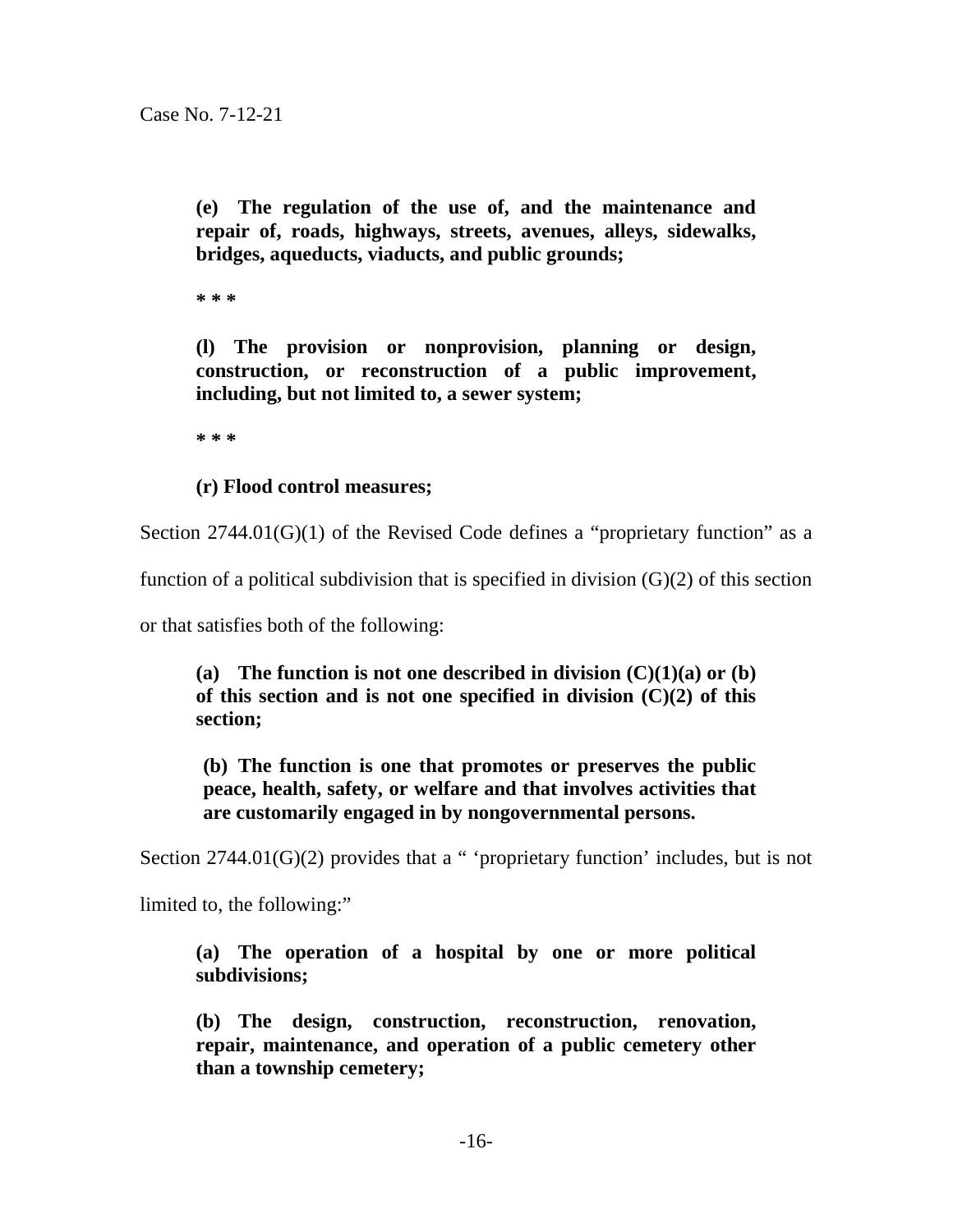**(c) The establishment, maintenance, and operation of a utility, including, but not limited to, a light, gas, power, or heat plant, a railroad, a busline or other transit company, an airport, and a municipal corporation water supply system;** 

**(d) The maintenance, destruction, operation, and upkeep of a sewer system;** 

**(e) The operation and control of a public stadium, auditorium, civic or social center, exhibition hall, arts and crafts center, band or orchestra, or off-street parking facility.** 

**{¶35}** In the instant case, the record reveals the following regarding the nature of the project at issue. Even though the project was initiated by Westhoven, the Rohrs' landlord, to address the drainage and flooding issues on his property, the County Engineer made an economic decision to handle the project "in house" as a "road safety improvement project" rather than as a ditch petition project. This meant that the County Engineer assumed the cost of the project instead of having the adjoining landowners pay assessments to fund the project.

**{¶36}** The record also reflects that the purpose of this project was to not only redesign and reconstruct the existing drainage system in the roadside ditch, but to also improve the public safety of County Road 3 by filling in the ditch and eliminating the hazard of the sharp "ditch fall-off." Notably, all of the work took place in the County's right-of-way on Country Road 3.

**{¶37}** Based on the applicable definitions enumerated in R.C. 2744.01, we do not find that this public improvement project constituted a proprietary function.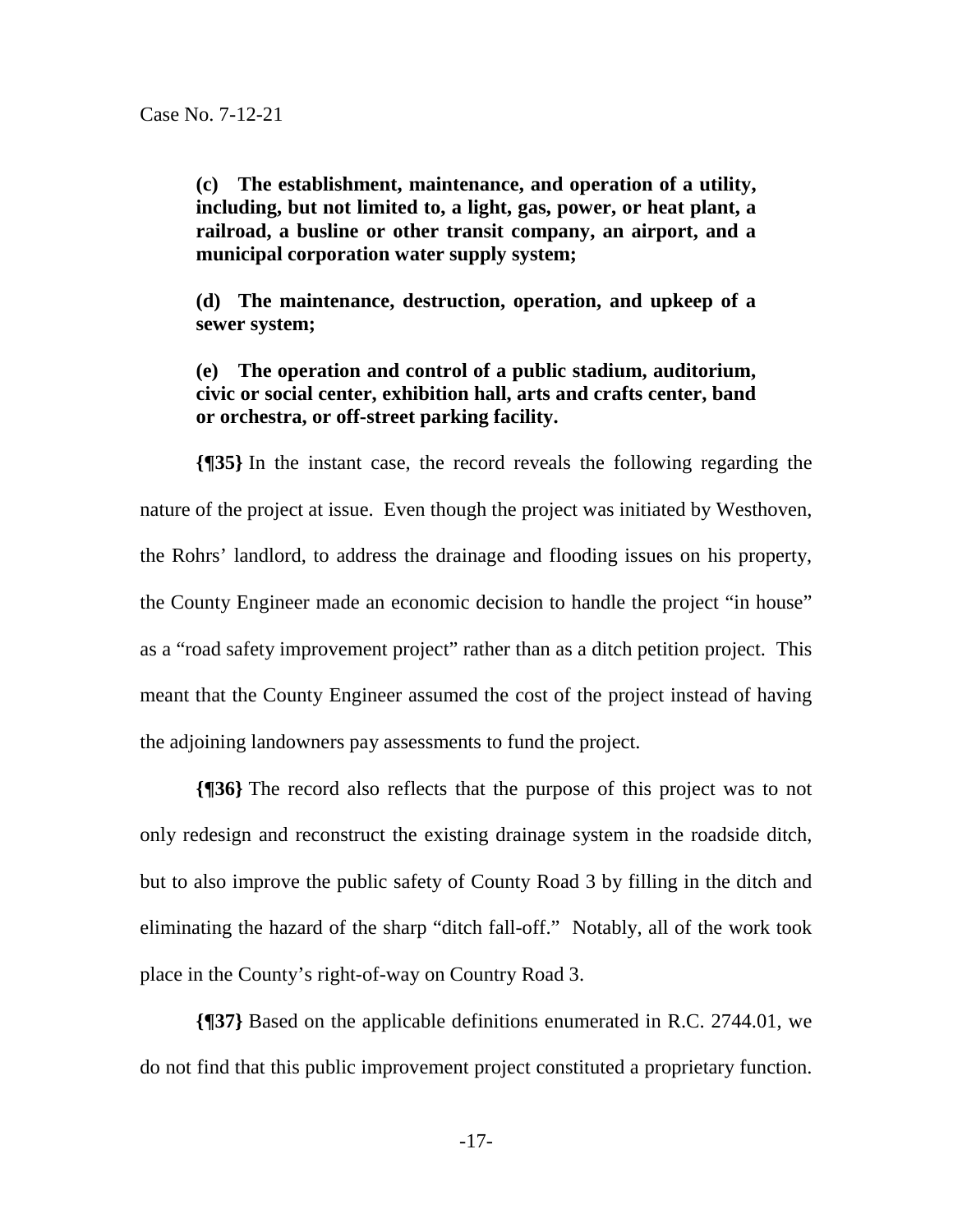Other appellate courts have recognized reconstruction and improvement projects similar to the one performed in the case sub judice constitutes a governmental function. *See e.g., Guenther v. Springfield Twp. Trustees*, 2012 -Ohio- 203 (finding that redesign and reconstruction of a roadside drainage ditch is a governmental function); *Engel v. Williams County*, 6th Dist. No. F–07–027, 2008– Ohio–3852 (finding that maintenance of a roadside ditch is flood control measure and a governmental function). Therefore, we do not find that the exception in R.C. 2744.02(B)(2) is applicable in this case to abrogate the County Engineer's immunity. Furthermore, notwithstanding the fact that it is incumbent upon the Rohrs to demonstrate that one or more of the statutory exceptions apply, we note that we do not find that any of the other remaining statutory exceptions are applicable to impose liability on the County Engineer.

**{¶38}** Because we have found that none of the exceptions in R.C. 2744.02(B) are implicated in this case, our analysis stops here. Accordingly, despite the Rohrs' misplaced arguments pertaining to R.C. 2744.03(A)(5), we do not need to address whether any of the defenses to liability enumerated in R.C. 2744.03 apply. *See Feitshans v. Darke County et al.*, 116 Ohio App.3d 14, 22 (2d Dist. 1996) (stating "the defenses set forth in R.C. 2744.03 are only relevant where the plaintiff demonstrates that the government function at issue comes under a specific exception to general immunity").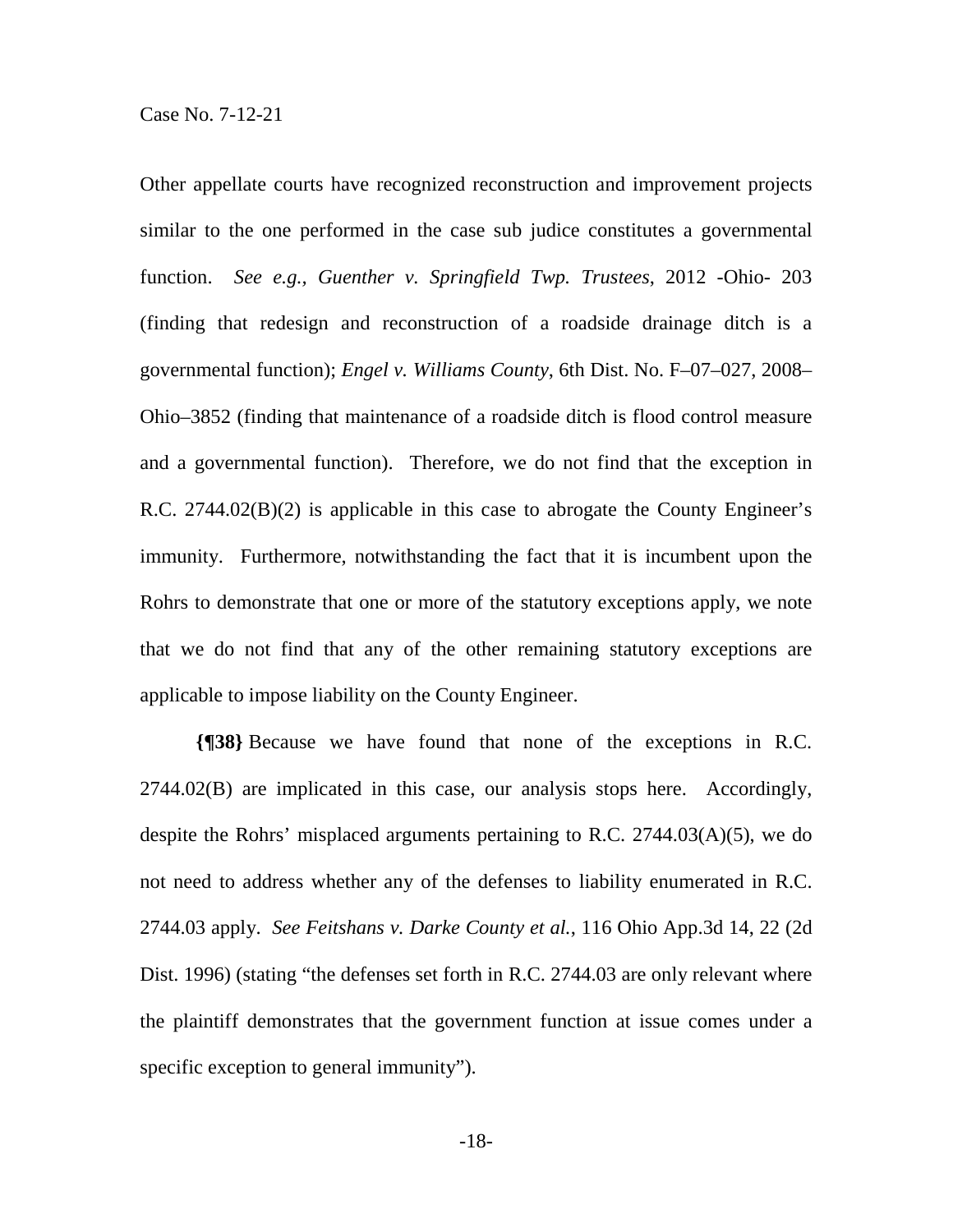**{¶39}** We also note that the Rohrs sued several county employees in their official and individual capacities. R.C.  $2744.03(A)(6)$  provides the following regarding immunity afforded to an employee of a political subdivision:

**In addition to any immunity or defense referred to in division (A)(7) of this section and in circumstances not covered by that division or sections 3314.07 and 3746.24 of the Revised Code,** *the employee is immune from liability unless one of the following applies:* 

**(a) The employee's acts or omissions were manifestly outside the scope of the employee's employment or official responsibilities;** 

**(b) The employee's acts or omissions were with malicious purpose, in bad faith, or in a wanton or reckless manner;** 

(Emphasis added).

**{¶40}** There is no evidence in the record to establish that the acts or omissions of any of these county employees were manifestly outside the scope of their employment or official responsibilities *or* that these employees acted with a malicious purpose or in a wanton or reckless manner in executing the County's project plans. Thus, pursuant to the statute, the county employees named in this action are also entitled to immunity.

**{¶41}** For all these reasons, we find there are no genuine issues of material fact that the County Engineer is entitled to immunity pursuant to R.C.  $2744.02(A)(1)$  and that the county employees are entitled to immunity pursuant to R.C.  $2744.03(A)(6)$ . Therefore, we conclude the trial court did not err when it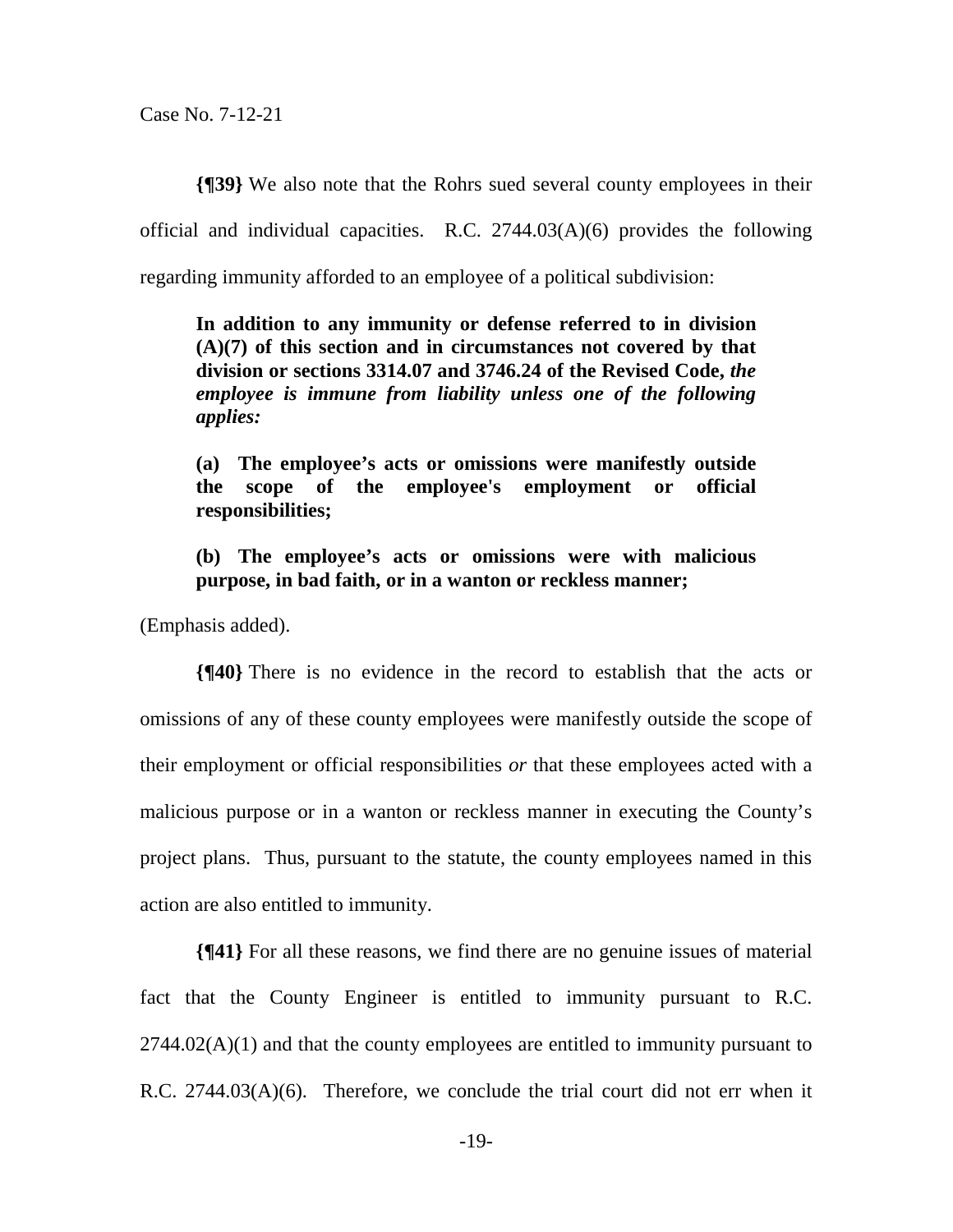granted summary judgment on the basis that governmental immunity barred the Rohrs' state tort claims. The Rohrs' first assignment of error is overruled.

### *Second Assignment of Error*

**{¶42}** In their second assignment of error, the Rohrs claim that the trial court erred in overruling their motion for an issuance of a writ of mandamus to compel the County Engineer to institute appropriation proceedings to compensate them for the loss of their tomato crop and for the interference of their use and enjoyment of their leasehold interest. Specifically, the Rohrs argue that the flooding of their leasehold interest, which caused damage to their tomato crop and occurred as a result of the County's public works project, amounted to a *pro tanto* (or partial) taking in violation of the United States and Ohio Constitutions.

**{¶43}** "The United States and Ohio Constitutions guarantee that private property shall not be taken for public use without just compensation." *State ex rel. Shemo v. Mayfield Hts*., 95 Ohio St.3d 59, 63 (2002), judgment modified in part on other grounds, 96 Ohio St.3d 379, 2002-Ohio-4905; Fifth and Fourteenth Amendments to the United States Constitution; Section 19, Article I, Ohio Constitution. "Mandamus is the appropriate action to compel public authorities to institute appropriation proceedings where an involuntary taking of private property is alleged." *Shemo*, 95 Ohio St.3d at 63.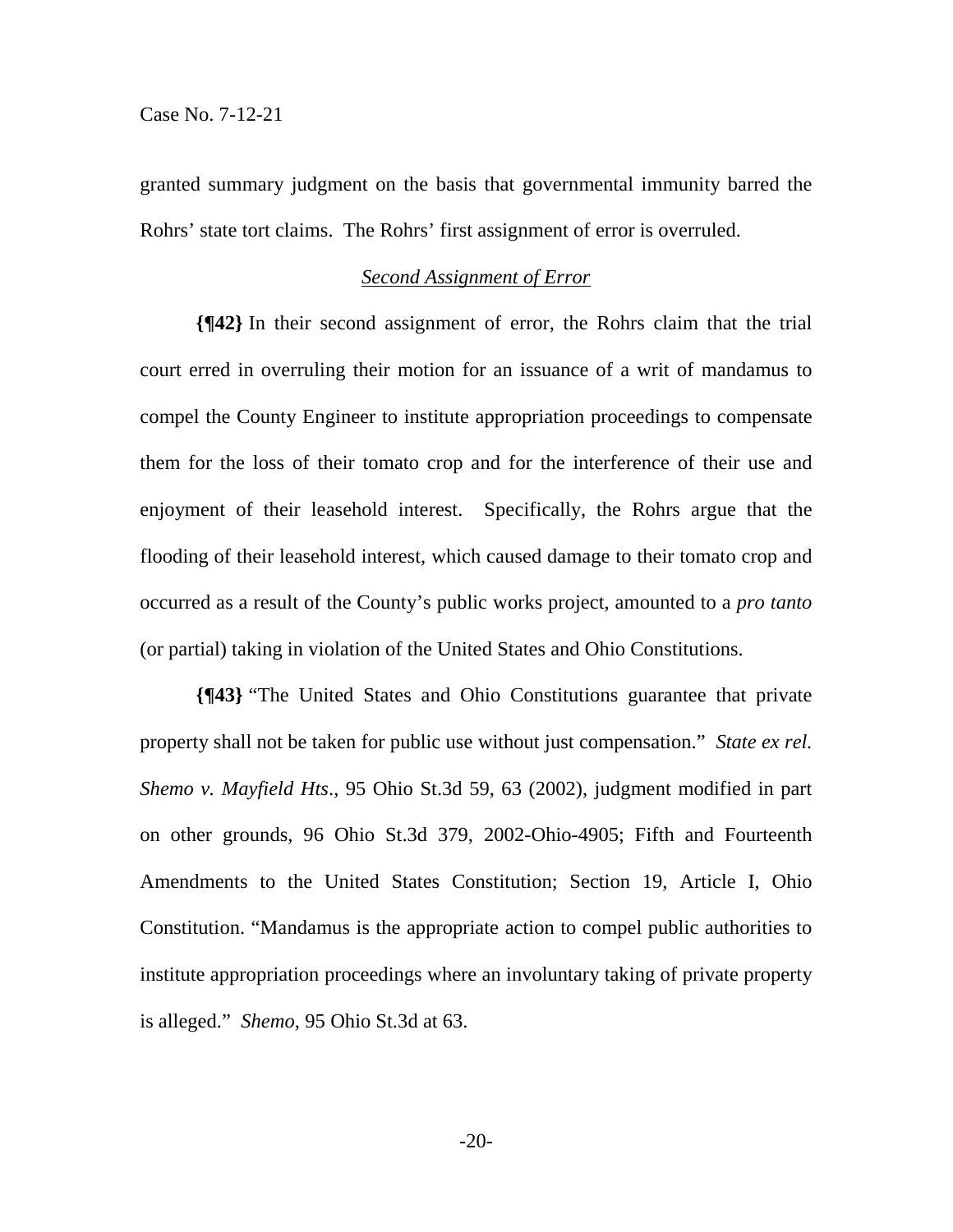**{¶44}** To be entitled to the requested writ of mandamus, the Rohrs must establish a clear legal right to compel the County Engineer to commence an appropriation action, a corresponding clear legal duty on the part of the County Engineer to institute that action, and the lack of an adequate remedy in the ordinary course of law. *State ex rel. Gilbert v. Cincinnati*, 125 Ohio St.3d 385, 2010-Ohio-1473, ¶ 15. The Rohrs must prove their entitlement to the writ by clear and convincing evidence. *State ex rel. Doner v. Zody*, 130 Ohio St.3d 446, 2011- Ohio-6117, ¶ 57.

**{¶45}** The Rohrs' mandamus action is one for inverse-condemnation, which is "a cause of action against the government to recover the value of property taken by the government without formal exercise of the power of eminent domain." *Moden v. United States*, 404 F.3d 1335, 1342 (Fed.Cir.2005). The Rohrs claim that they are entitled to relief in mandamus pursuant to the Takings Clause of the Ohio Constitution. Section 19, Article I of the Ohio Constitution provides:

**[W]here private property shall be taken for public use, a compensation therefor shall first be made in money, or first secured by a deposit of money, and such compensation shall be assessed by a jury, without deduction for benefits to any property of the owner.** 

**{¶46}** The Supreme Court of Ohio has observed that "Section 19, Article I of the Ohio Constitution limits compensation to those situations where private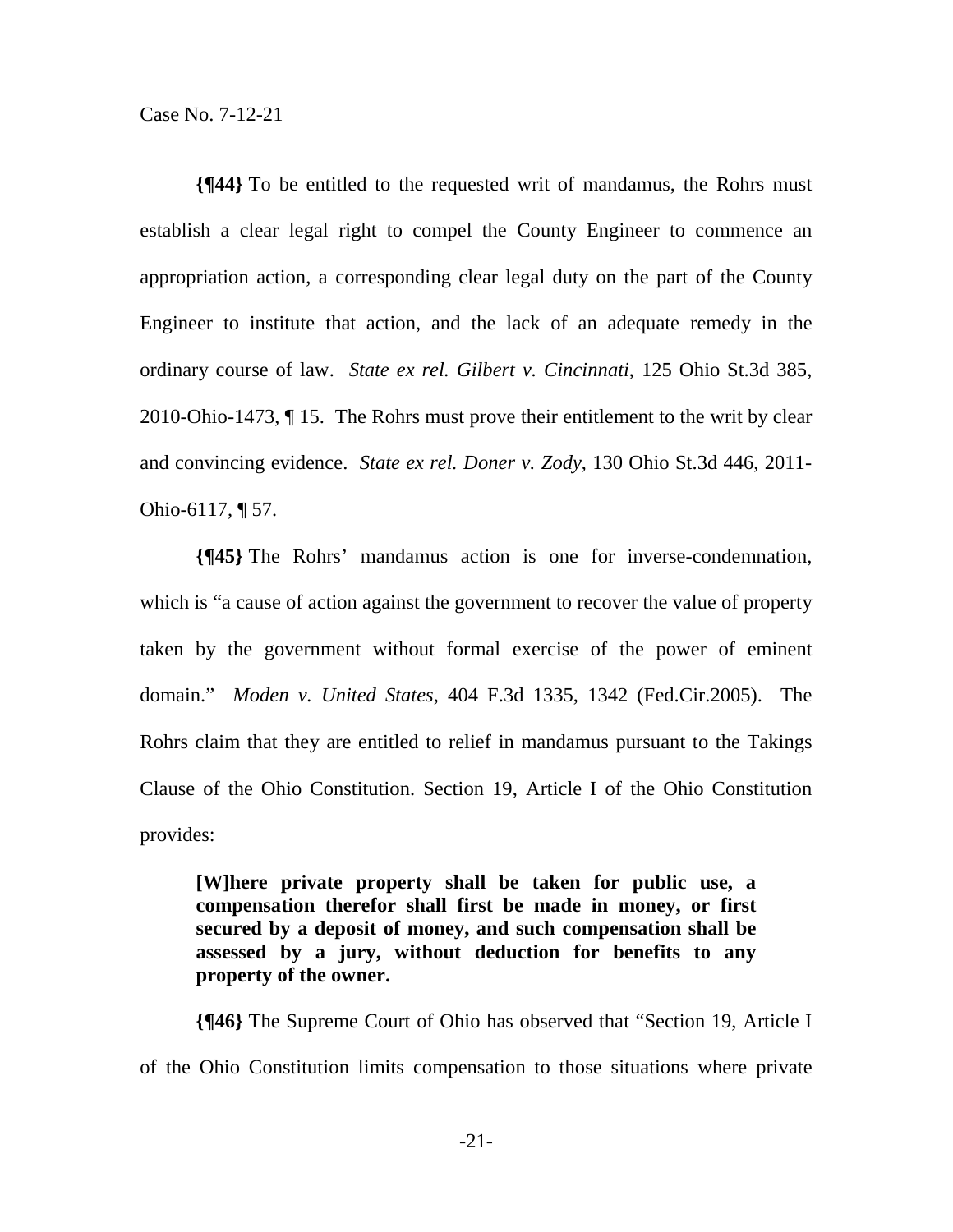property is *taken* for public use, in contrast to the constitutions of some states, which guarantee compensation for private property that is taken for *or damaged by* public use." *State ex rel. Blank et al. v. Beasley*, 121 Ohio St. 3d 301, 2009-Ohio-835, ¶ 17 citing *State ex rel. Fejes v. Akron*, 5 Ohio St.2d 47, 50 (1966) (emphasis sic). Accordingly, the Supreme Court has "construed this constitutional provision to require a property owner to prove something more than damage to his property in order to demonstrate a compensable taking." *Beasley* at ¶ 17.

**{¶47}** In *Beasley*, the Supreme Court examined takings claims predicated on the unintentional damage caused to private property during the completion of a public project. Specifically, the Court in *Beasley* analyzed the public use served by the damage and the corresponding remedy available to the claimant. The Court observed that a number of jurisdictions, including Ohio, have rejected takings claims when the alleged taking resulted from the negligent acts of public officers or their agents during the course of completing a public project and found that the appropriate remedy lies in a state tort action. *See Beasley* at ¶¶ 18-28.

**{¶48}** The rationale underlying these decisions is that when the damage to private property is foreseeable as a direct and necessary consequence of the construction or operation of the public use—*i.e., the consequent damage to the private property served a public use*—then a taking has occurred and the plaintiff is entitled to just compensation. However, when the damage claim is based on "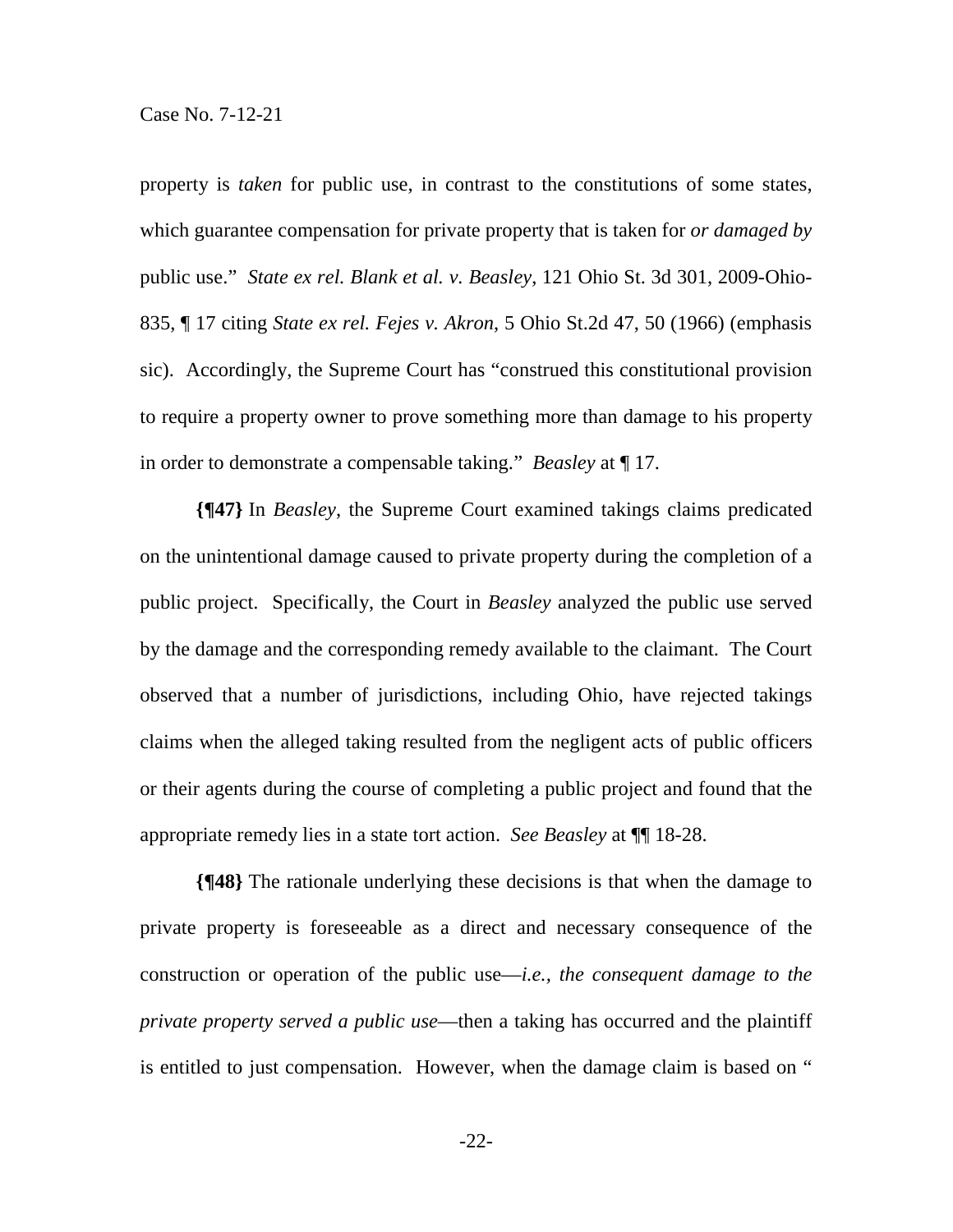'a tort, being caused by the negligence of public officers or their agents, *it cannot be said that property is taken or damaged for public use*' and the "owner is relegated in such case to a common-law action for damage.' " *Id*. at ¶¶ 22-24, *citing Chavez v. Laramie*, 389 P.2d 23, 24-25 (Wyo. 1964) (emphasis sic).

**{¶49}** The Court in *Beasley* anticipated that plaintiffs may argue that the term "for public use" should apply *any time* that private property is damaged during the performance of a public purpose. However, the Court specifically noted that " 'courts tend to interpret 'for public use' to mean 'in order to accomplish a public use.' " *Beasley*, 121 Ohio St.3d at ¶ 28, *quoting* 4 TIFFANY REAL PROPERTY, Section 1254 (1975).

**{¶50}** In a more recent case, the Supreme Court of Ohio reiterated these concepts when it discussed the following two-part test for claims of inversecondemnation by flooding:

**[N]ot every 'invasion' of private property resulting from government activity amounts to an appropriation. The line distinguishing potential physical takings from possible torts is drawn by a two-part inquiry. First, a property loss compensable as a taking only results when the government intends to invade a protected property interest or the asserted invasion is the 'direct, natural, or probable result of an authorized activity and not the incidental or consequential injury inflicted by the action.' \* \* \* Second, the nature and magnitude of the government action must be considered. Even where the effects of the government action are predictable, to constitute a taking, an invasion must appropriate a benefit to the government at the expense of the property owner, or at least preempt the owner's**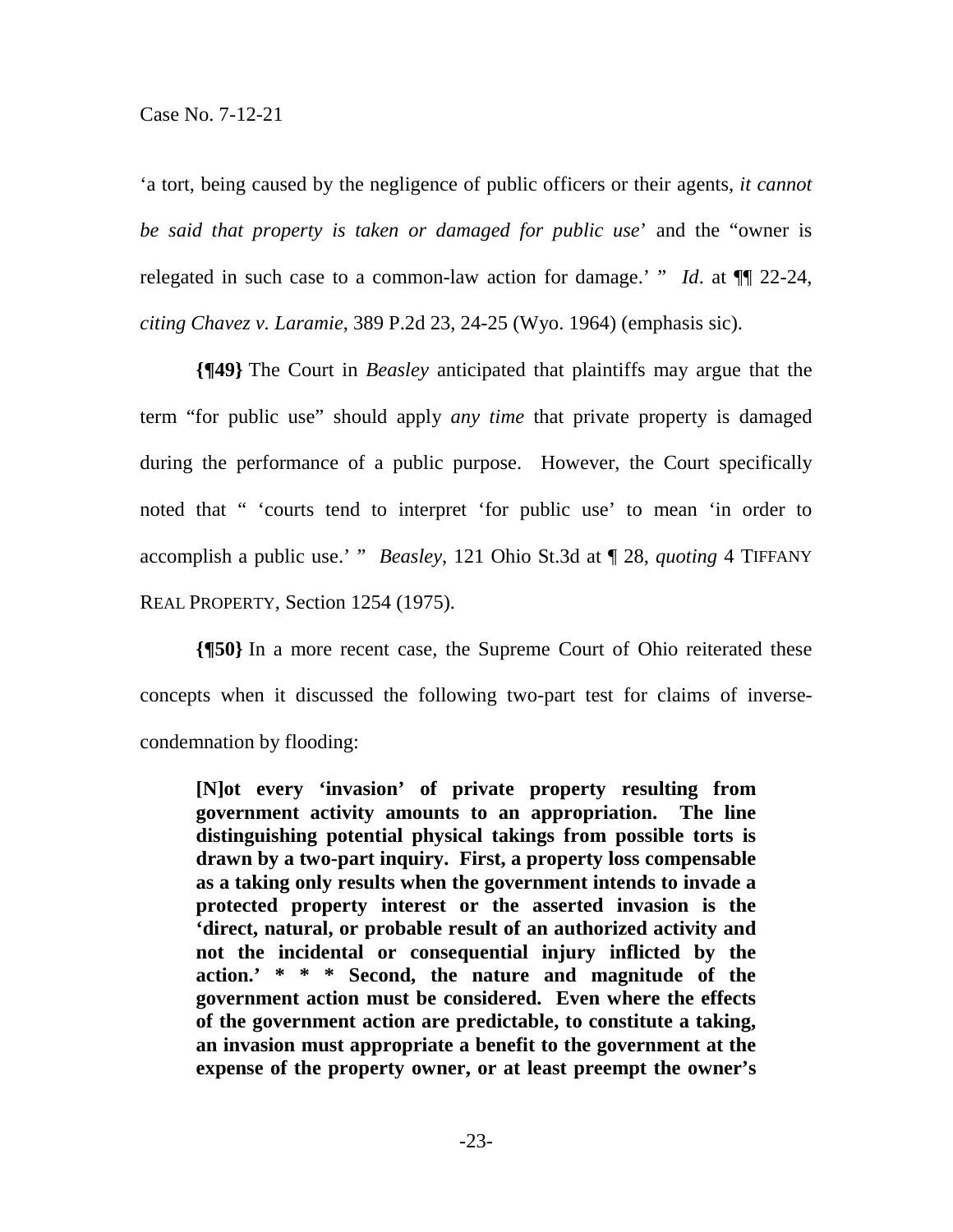## **right to enjoy his property for an extended period of time, rather than merely inflict an injury that reduces its value.**

*State ex rel. Doner v. Zody*, 130 Ohio St.3d 446, 2011-Ohio-6117, ¶ 64, citing *Ridge Line, Inc. v. United States*, 346 F.3d 1346 (Fed.Cir.2003). (Internal citations omitted).

**{¶51}** With these principles in mind, we turn our attention to the issues raised in the instant case.

**{¶52}** The uncontroverted evidence in the record establishes that the County Engineer's plans called for any working field tile entering into the ditch from the east to be tied into the new drainage pipe system replacing the ditch. The plans also called for any pipes coming from underneath County Road 3 that are determined to be no longer in use to be filled with LSM 50, a concrete grout mixture, to ensure the safety and integrity of the road. The record indicates that the County Engineer devised this plan with the assistance of Westhoven, the landowner of the Rohrs' leased parcel. County employees executed the project according to the engineering plans in the fall of 2002—several months prior to the Rohrs entering into their lease with Westhoven.

**{¶53}** At this time, county employees encountered a metal county crossover pipe which contained "sufficient debris and did not indicate drainage." (Murray Affidavit at ¶ 4 and Walker Affidavit at ¶ 4). County employees also discovered a buried catch basin, not marked on the plans, which also contained debris and berm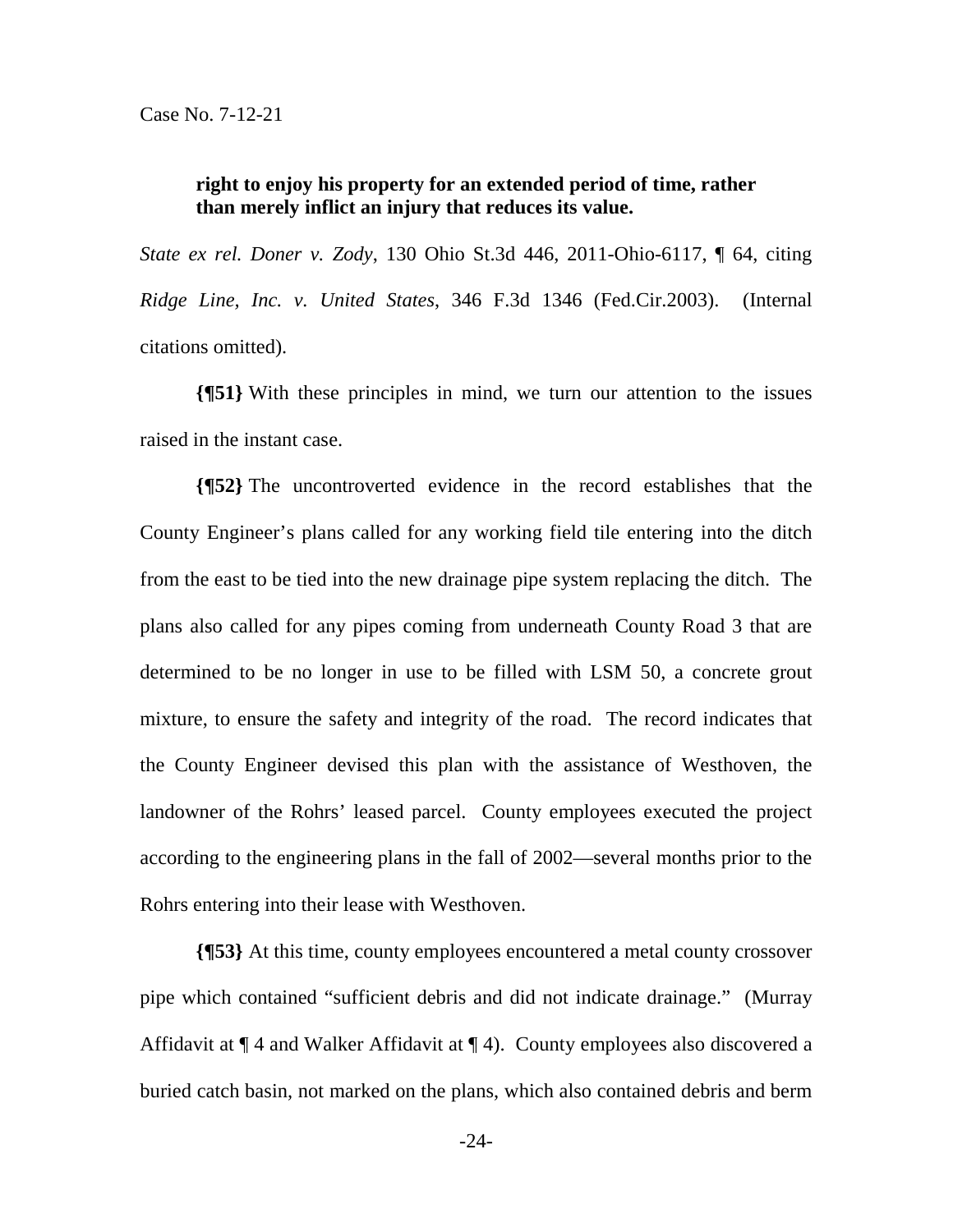material. The presence of berm debris in this area coupled with the fact that the adjoining Saul farm had recently been retiled with the drainage flowing west, away from County Road 3, led county employees to the conclusion that the pipe and the catch basin were part of an obsolete system no longer in use. As a result, county employees followed protocol and filled the pipe and catch basin with LSM 50. According to the record, neither Westhoven nor the engineering plans indicated that a functioning field tile was situated in the vicinity of this pipe and catch basin. Instead, evidence in the record demonstrates that had county employees been made aware of a field tile's existence in this area, this pipe and catch basin would not have been filled with LSM 50.

**{¶54}** We are simply not persuaded by the Rohrs' bald assertions that the mere presence of a seed bag in the field tile establishes that the County Engineer or his employees had actual knowledge of the field tile's existence, and therefore is proof that county employees intentionally blocked the field tile. Moreover, there is nothing in the record to even insinuate that the flooding of the southeast corner of the Westhoven field was an intentional invasion of the Rohrs' private property or a direct, natural, or probable result of the County's improvement project. To the contrary, one of the stated objectives of this project was to *improve* the drainage and/or flooding issues in the Westhoven field. We further find that the record establishes that the County appropriated no benefit from the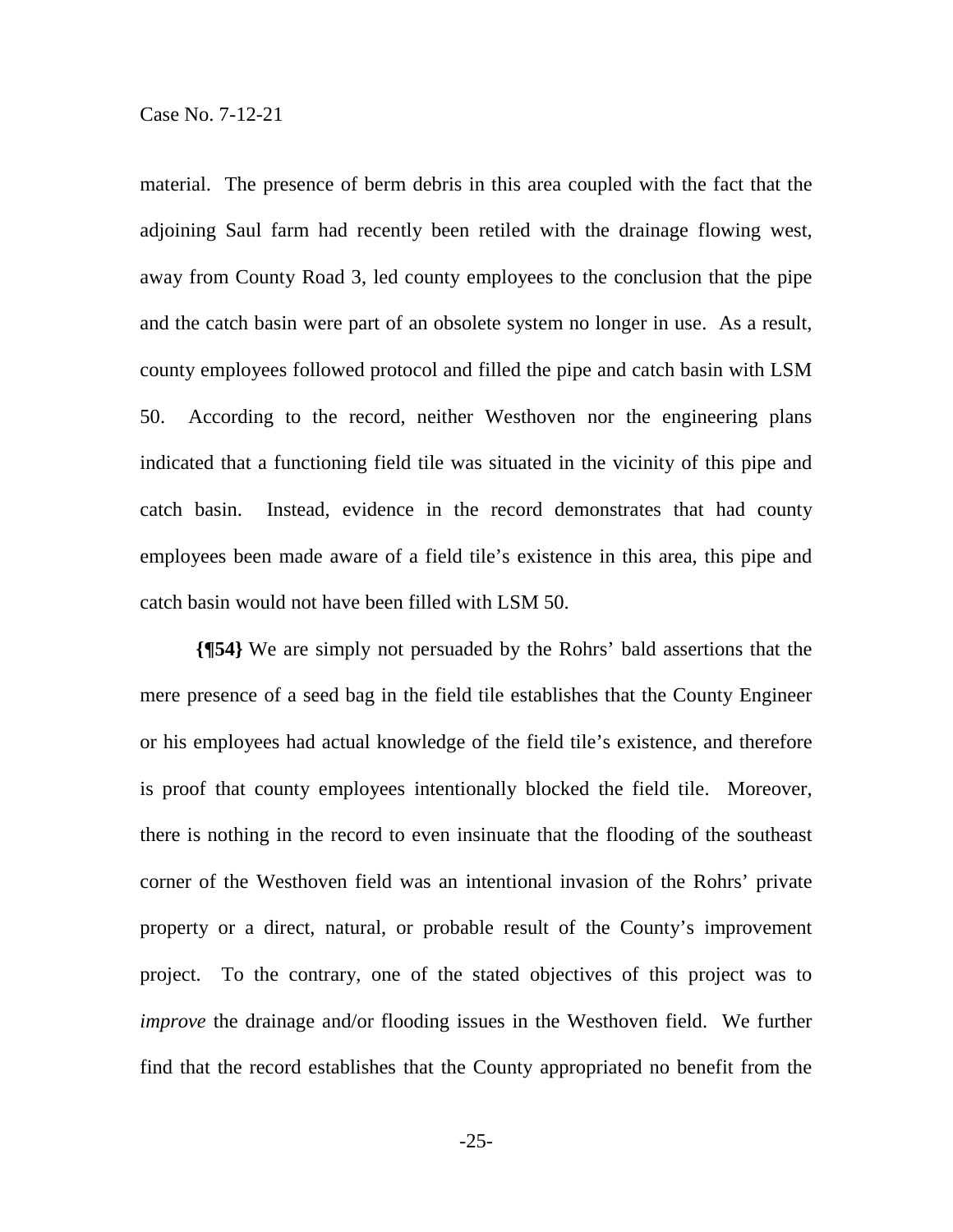damage caused by the July 2003 flooding, for which the Rohrs are seeking compensation.

**{¶55}** In short, we find that the uncontroverted evidence in the record establishes that any action on the part of the County Engineer or his employees in rendering the field tile inoperable was unintentional and accidental. Furthermore, we find that the Rohrs have failed to demonstrate that any injury incurred to their private property was done so by the County Engineer for public use or to accomplish a public use so as to constitute a taking under either the U.S. or Ohio Constitutions.

**{¶56}** Finally, notwithstanding the fact that the record does not support the Rohrs' claim that a taking has occurred, we note that the Rohrs are not entitled to a writ of mandamus because they have failed to demonstrate that they lack an adequate remedy in the ordinary course of law. Specifically, as discussed by the Supreme Court in *Beasley*, the appropriate remedy in this case lies in a state tort action—whether that is an action against the County Engineer or against Westhoven, as the lessor who assured them the field contained adequate drainage for growing tomatoes. We further note that the Rohrs are not without an adequate remedy simply because they pursued their state tort claims against the County and failed to receive a favorable decision due to the application of governmental immunity. "Where a plain and adequate remedy at law has been unsuccessfully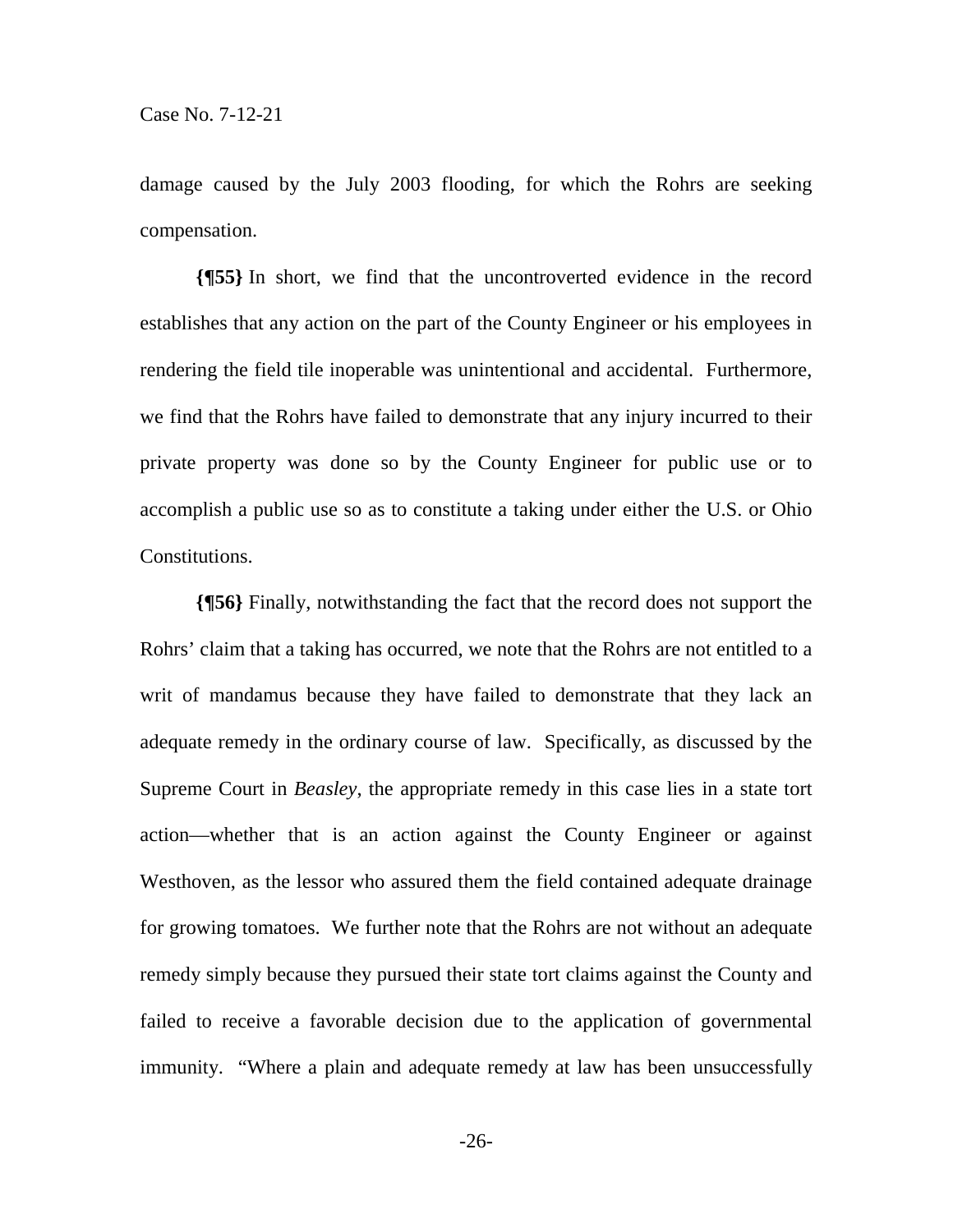invoked, the extraordinary writ of mandamus will not lie either to relitigate the same question or as a substitute for appeal." *State ex rel. Zimmerman v. Tompkins*, 75 Ohio St.3d 447, 449, 1996–Ohio–211, *citing State ex rel. Nichols v. Cuyahoga Cty. Bd. of Mental Retardation & Dev. Disabilities*, 72 Ohio St.3d 205, 209, 1995–Ohio–215.

**{¶57}** Moreover, allowing plaintiffs whose claims are precluded by governmental immunity to bring a mandamus action as an alternative remedy would effectively allow those plaintiffs to circumvent the legislatively prescribed statutory scheme established in Chapter 2744. *See Beasley*, 121 Ohio St.3d at ¶ 28, *quoting* 4 TIFFANY REAL PROPERTY, Section 1254 (1975) ("If we permitted the theory of plaintiffs to prevail in this case, we would subject the state and city to actions for damages in all cases involving injuries to or destruction of private property resulting from the torts of their agents, when acting in an official capacity. This would effectually repeal the universal rule that a state exercising governmental functions cannot be made to respond in damages for tort and is not liable for the torts of its officers or agents in the discharge of their official duties, unless it has voluntarily assumed such liability and consented to be liable.").

**{¶58}** For all these reasons, we conclude the trial court did not err in overruling the Rohrs' motion for a writ of mandamus to compel the County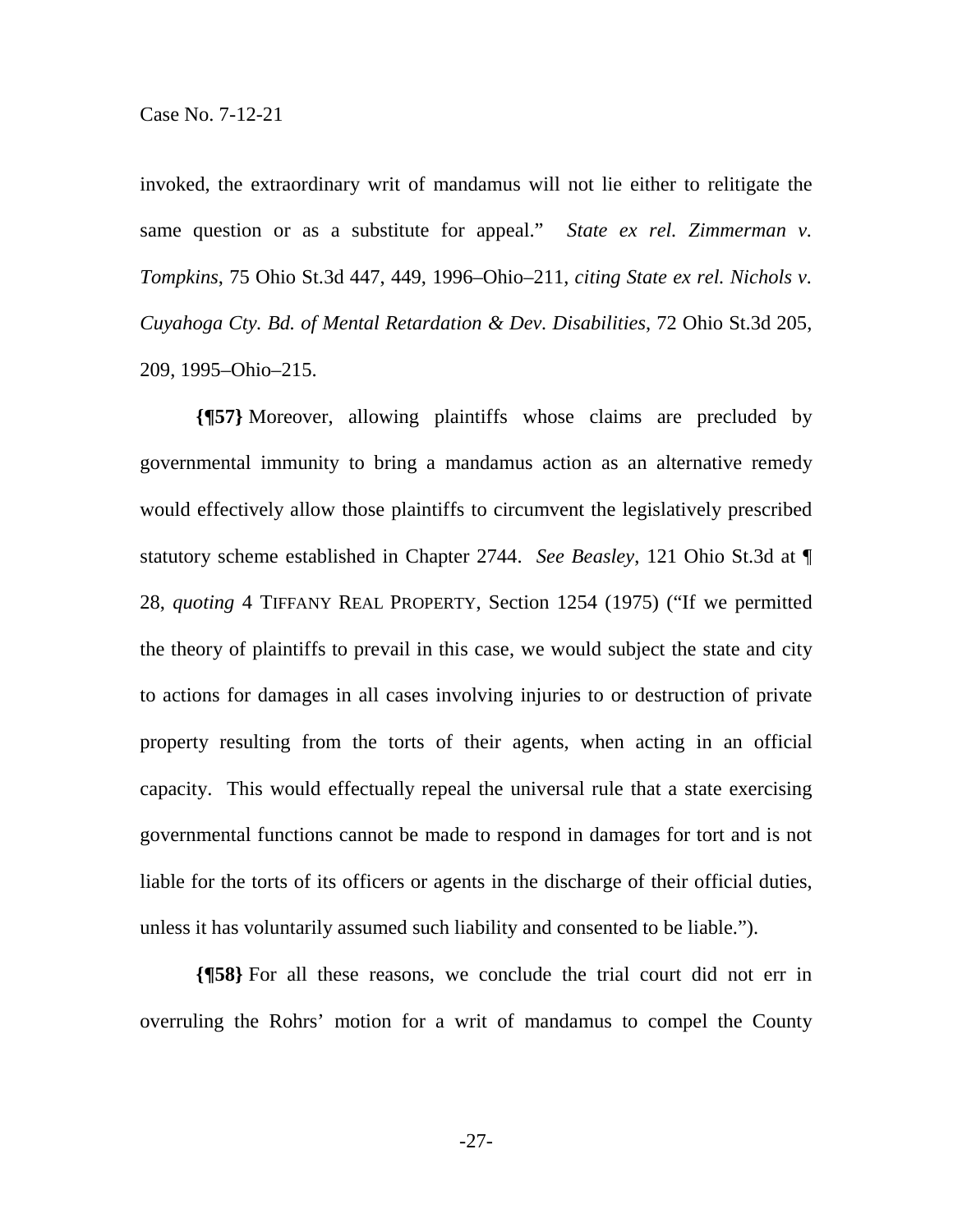Engineer to institute appropriation proceedings. The Rohrs' second assignment of error is overruled.

### *Third Assignment of Error*

**{¶59}** In their third assignment of error, the Rohrs claim that they have suffered a violation of their due process rights under 42 U.S.C. § 1983.

**{¶60}** To establish a violation of Section 1983, two elements are required: "(1) the conduct in controversy must be committed by a person acting under color of state law, and (2) the conduct must deprive the plaintiff of rights, privileges or immunities secured by the Constitution or laws of the United States." *1946 St. Clair Corp. v. Cleveland*, 49 Ohio St.3d 33, 34 (1990), *citing*, *Parratt v. Taylor*, 451 U.S. 527, 535(1981).

**{¶61}** The Rohrs predicate their Section 1983 claims on alleged violations of the Fifth and Fourteenth Amendments to the United States Constitution.

**{¶62}** The Fifth Amendment states that "[n]o person shall be \* \* \* deprived of life, liberty, or property, without due process of law; nor shall private property be taken for public use, without just compensation." Fifth Amendment of the U.S. Constitution. In making their Fifth Amendment argument, the Rohrs are essentially reasserting their takings claim. As we determined in the previous assignment of error, the Rohrs failed to demonstrate that their private property was taken for public use and therefore failed to establish that a taking occurred.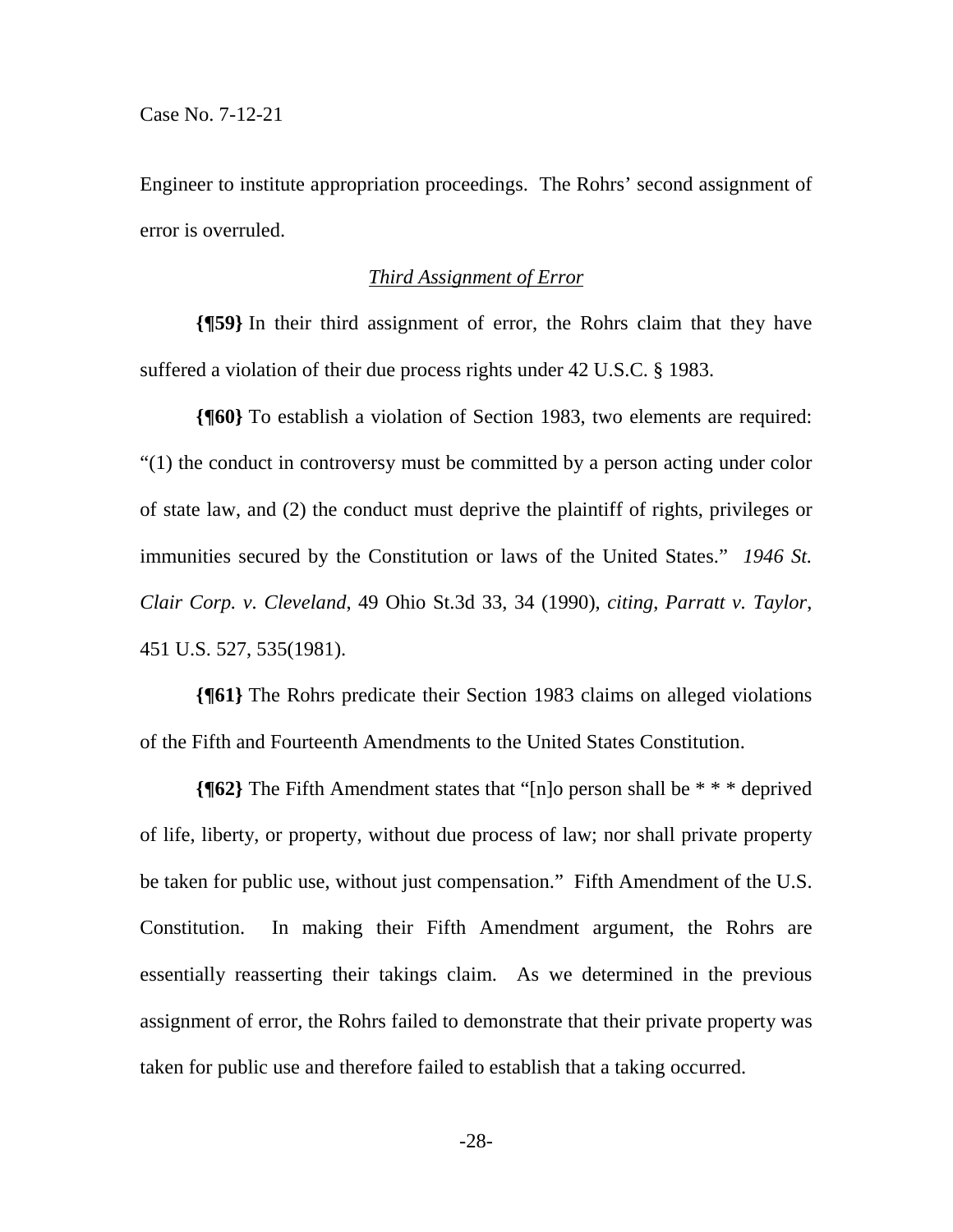**{¶63}** The Fourteenth Amendments protects against deprivations "without due process of law." *1946 St. Clair*, 49 Ohio St.3d at 34, *citing*, *Baker v. McCollan*, 443 U.S. 137 (1979). In *1946 St. Clair*, the Supreme Court of Ohio noted that, in a Section 1983 claim, "[p]roperty interests are distinguished from life or liberty interests because property interests are founded on the procedural aspects of due process; they are not substantive rights created by the federal Constitution." *Id*. at 36, *citing Cooperman v. Univ. Surgical Assoc., Inc*., 32 Ohio St.3d 191, 200 (1987). Where the claim asserted rests on the deprivation of a property interest alone, the constitutional right invoked is the procedural due process right to notice and hearing. *Cooperman* at 200, *citing Hudson v. Palmer*, 468 U.S. 517, 530-537 (1984); *Parratt*, supra, at 536-545; *Bd. of Regents v. Roth*, 408 U.S. 564 (1972). "The United States Supreme Court has held that no due process violation occurs when the state provides an adequate post-deprivation remedy for a loss of property caused by the negligence of state officials." *St. Clair* at 34 *citing Parratt, supra,* 451 U.S. at 535-544. Moreover, "to assert a claim under Section 1983, Title 42, U.S.Code and the Fourteenth Amendment for deprivation without due process of a purely economic interest, a plaintiff must allege and prove the inadequacy of state remedies." *Id.* 

**{¶64}** As previously discussed, the Rohrs have adequate state remedies at their disposal and have failed to prove the inadequacies of those remedies.